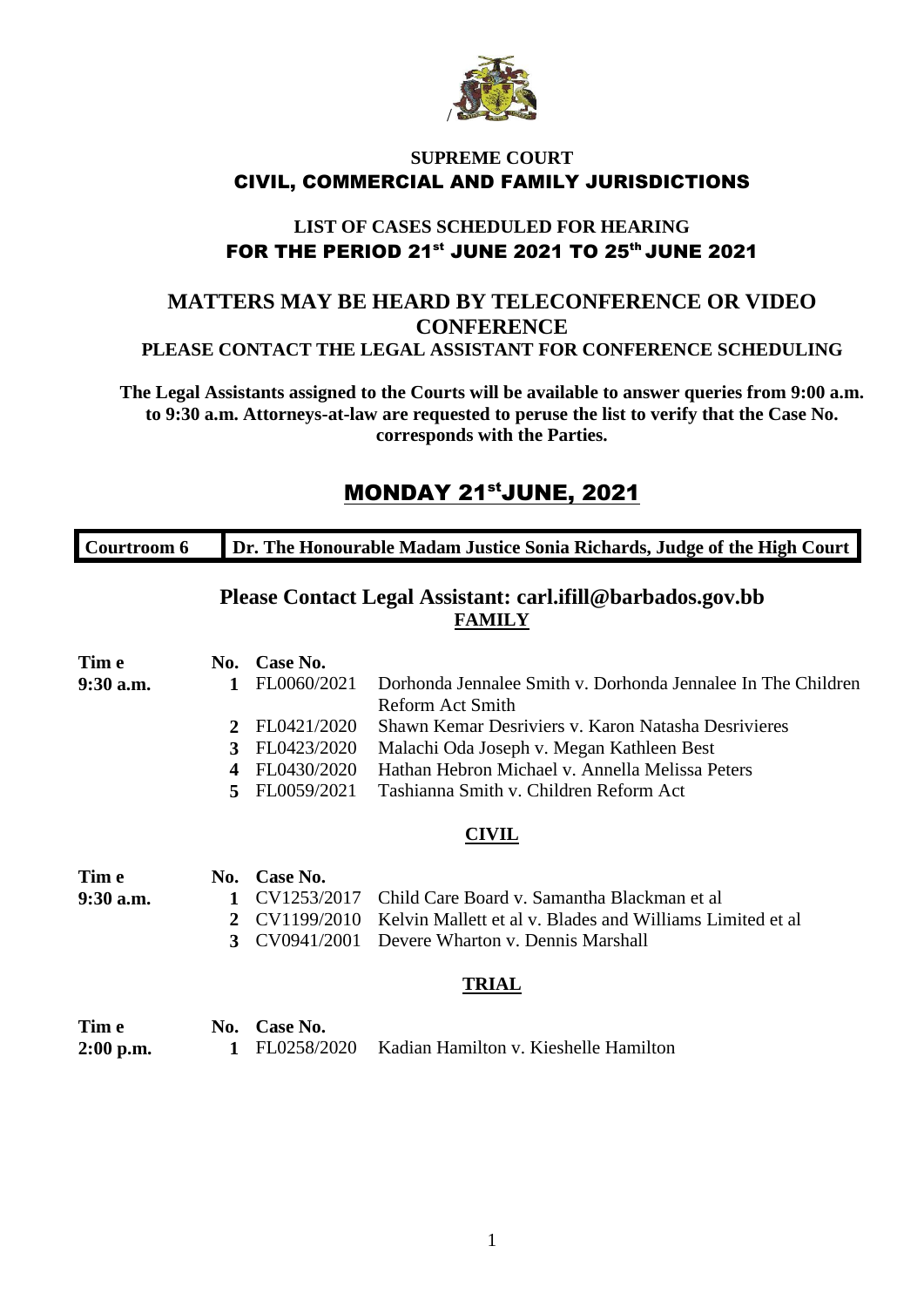| <b>Courtroom 7</b> |                |             | The Honourable Madam Justice Cicely Chase, QC, Judge of the High Court       |
|--------------------|----------------|-------------|------------------------------------------------------------------------------|
|                    |                |             | Please Contact Legal Assistant: nadia.clarke@barbados.gov.bb<br><b>CIVIL</b> |
| <b>Time</b>        | No.            | Case No.    |                                                                              |
| 9:30 a.m.          | 1              | CV0219/2020 | Mikelle Layne v. Orlando White                                               |
|                    | $\mathbf{2}$   | CV0961/2018 | City Of Bridgetown Co-Operative Credit Union<br>v. Anthony Glenroy Byer      |
|                    | $\mathbf{3}$   | CV1281/2018 | In The Matter Of The Succession Act and Michelle Natalie Bayley              |
|                    |                |             | <b>FAMILY</b>                                                                |
| <b>Time</b>        | No.            | Case No.    |                                                                              |
| $9:30$ a.m.        | 1              | FL0053/2021 | Stuart McKennon Stevenson v. Orleen Angela Stevenson                         |
|                    | $\overline{2}$ | FL0054/2021 | Linda Yvette Dudley v. Leah Hannah In The Adoption Act                       |
|                    |                |             | <b>Blackman</b>                                                              |
|                    | 3              | FL0115/2018 | Janeir Boyce-Francis v. David Francis                                        |
|                    | 4              | FL0171/2019 | Latoya Raquel Willoughby v. Dwayne Omar Brathwaite                           |
|                    | 5              | FL0271/2019 | Ishaka Olami Prescott v. Coleen Rushena Prescott                             |
|                    | 6              | FL0283/2012 | Lora Glendene Hoyte v. Randolph Cameron Dacosta Hoyte                        |
|                    | 7              | FL0338/2016 | Tara Gabrielle Gittens v. Jonathan Eric Gittens                              |
|                    | 8              | FL0406/2020 | Margaret Cecilia Lewis v. Eric Decourcey Lewis                               |
|                    | 9              | FL0509/2020 | Leiann Jon Marie Leonard v. Kemar Corey Leonard                              |
|                    | 10             | FL0535/2020 | Denise Jennifer Sadora Cox v. George Dacosta Cox                             |

#### **PRE-TRIAL REVIEW**

| <b>Time</b> | No. Case No. |                                                  |
|-------------|--------------|--------------------------------------------------|
| $9:30$ a.m. |              | 1 CV2131/2012 Hal Gollop v. Keymar Jordan, et al |

**Courtroom 8 The Honourable Madam Justice Michelle Weekes, Judge of the High Court**

## **Please Contact Legal Assistant: debbie-ann.baker@barbados.gov.bb TRIAL**

**Time No. Case No.**<br>**9:30 a.m. 1 CV0400/2 9:30 a.m. 1** CV0400/2021 Chole Weekes, et al v. The Caribbean Examination Council, et al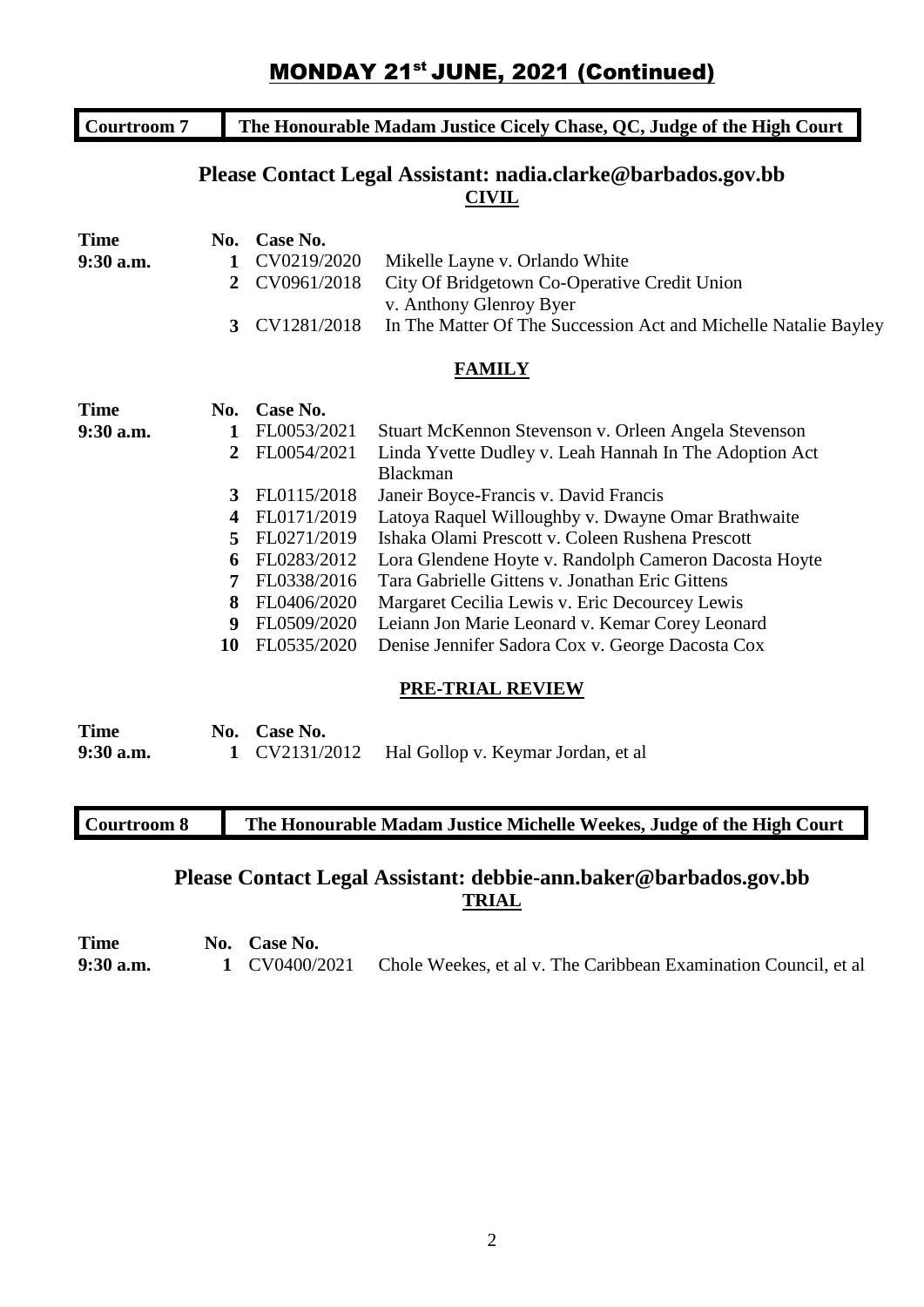## **MONDAY 21st JUNE, 2021 (Continued)**

| The Honourable Mr. Justice Cecil McCarthy, QC, Judge of the High Court<br>Courtroom 9 |                             |                                                                                 |
|---------------------------------------------------------------------------------------|-----------------------------|---------------------------------------------------------------------------------|
|                                                                                       |                             | Please Contact: chantel.griffith@barbados.gov.bb<br><b>FAMILY</b>               |
| <b>Time</b><br>$9:30$ a.m.<br>1                                                       | No. Case No.<br>FL0465/2017 | Andrea Jaqueline Evelyn v. Hayden Evelyn (VACATED)                              |
| <b>Courtroom 10</b>                                                                   |                             | The Honourable Mr. Justice William Chandler, Judge of the High Court            |
|                                                                                       |                             | Please Contact Legal Assistant: suzettek.foster@barbados.gov.bb<br><b>CIVIL</b> |
| <b>Time</b><br>No.                                                                    | Case No.                    |                                                                                 |
| 9:30 a.m.                                                                             | CV0014/2019<br>1            | IN THE MATTER OF RECEIVERSHIP of Iotha Francis                                  |
|                                                                                       | CV0069/2021<br>2            | Kyriq Boyce (Deceased) v. National Housing Cooperation                          |
|                                                                                       | CV0322/2020<br>3            | Haldane Orlando Bowen v. Shane Michael Birch                                    |
|                                                                                       | CV0367/2016<br>4            | Steve Straughn v. Deborah Holder, et al                                         |
|                                                                                       | CV1167/2014<br>5.           | Stevemar Corporate Services Ltd. v. Highridge Properties Limited                |
|                                                                                       | CV1168/2014<br>6            | Stevmar Corporate Services Ltd v. Ocean Drive Properties Limtied                |
|                                                                                       |                             |                                                                                 |
| <b>Courtroom 11</b>                                                                   |                             | The Honourable Mr. Justice Barry Carrington, Judge of the High Court            |

### **Please Contact Legal Assistant: janice.hinds@barbados.gov.bb CIVIL**

| <b>Time</b> |    | No. Case No.  |                                                                 |
|-------------|----|---------------|-----------------------------------------------------------------|
| $9:30$ a.m. |    | CV0087/2014   | City Of Bridgetown Co-Operative Credit Union v. Omar Chapman    |
|             | 2  | CV0240/2020   | City Of Bridgetown Co-Operative Credit Union v. Cleve Nathaniel |
|             |    |               | Chandler, et al.                                                |
|             |    | 3 CV0699/2018 | City Of Bridgetown Co-Operative Credit Union                    |
|             |    |               | v. Clyde Rudolph Clarke                                         |
|             |    | 4 CV0745/2016 | Ottalise Brewster v. Deborah Howell                             |
|             |    | 5 CV0766/2018 | Dorothy Elene Belmar et al v. Sheila Dowridge                   |
|             |    | 6 CV0856/2018 | Republic Bank (Barbados) Limited v. Tamara Nicola Stuart        |
|             | 7  | CV0857/2018   | Republic Bank (Barbados) Limited v. Blaise Dennis David, et al. |
|             |    | 8 CV1000/2016 | Vanetta Odetta Moore v. Eutol Wayne Wilson                      |
|             | 9  | CV1311/2016   | Barbados Public Worker's Co-Operative Credit Union Limited      |
|             |    |               | v. Elizabeth Eillis                                             |
|             | 10 | CV1423/2019   | Ricardo John v. Floretta Carrington                             |
|             |    | CV1505/2018   | Barri Farnum, et al v. BDC Technicians Inc.                     |
|             |    |               |                                                                 |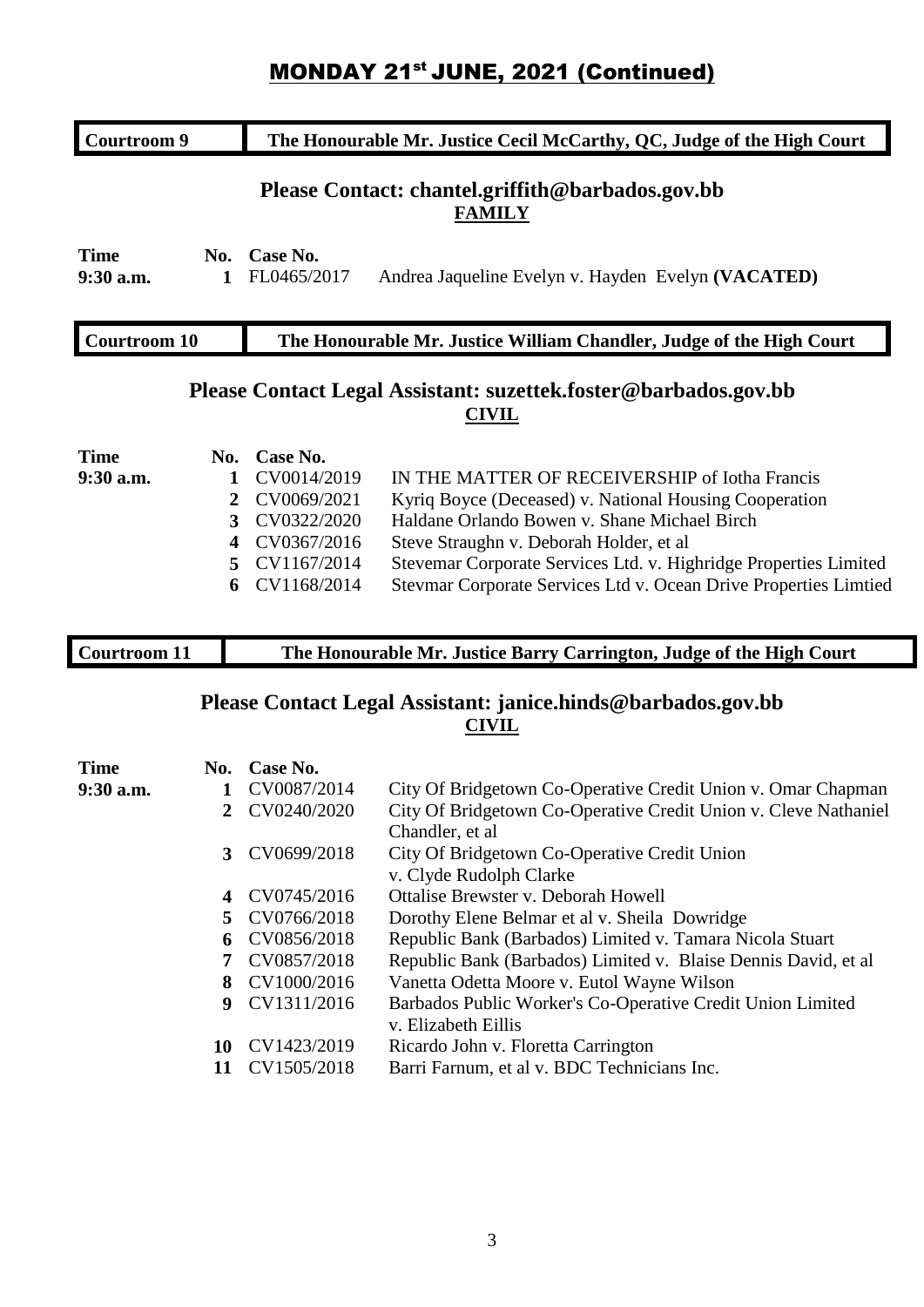## **MONDAY 21st JUNE, 2021 (Continued)**

### **Courtroom 13 The Honourable Madam Justice Jacqueline Cornelius, Judge of the High Court**

### **Please Contact Legal Assistant: deniece.drayton@barbados.gov.bb TRIAL**

| <b>Time</b> | No. Case No. |                                                                      |
|-------------|--------------|----------------------------------------------------------------------|
| $9:30$ a.m. |              | 1 CV0110/2021 Benson Minimart Ltd. v. Commissioner Of Police, et al. |
|             |              | 2 CV0111/2021 Benson Euric Ricky Straker v. The Attorney General     |
|             |              | 3 CV0138/2021 Caswell Franklyn v. The Attorney General               |
|             |              | 4 CV0139/2021 Adrian Devere Kellman v. The Attorney General          |

| <b>Chamber Court</b> | The Honourable Madam Justice Barbara Cooke-Alleyne, QC |
|----------------------|--------------------------------------------------------|
| North                | Judge of the High Court (a.g)                          |

#### **Please Contact: sheena.walcott@barbados.gov.bb CIVIL**

| <b>Time</b> |   | No. Case No.  |                                                              |
|-------------|---|---------------|--------------------------------------------------------------|
| 9:30 a.m.   | 1 | CV1330/2019   | Landael Willins v. David Simpson                             |
|             |   | 2 CV0280/2021 | Rosalyn Ann Sealy Nee Goddard                                |
|             |   |               | v. Mary Magdalena In The Mental Health Act Sealy Nee Goddard |
|             |   | 3 CV0298/2021 | Jennifer Joan Pilgrim and In The Mental Health Act           |
|             |   | 4 CV0310/2021 | Andrew Francis v. Stoutes Car Rental Limited                 |
|             |   | 5 CV0113/2021 | Vidisha Hathiramani v. Claudette Hope-Greenidge              |
|             |   |               |                                                              |

#### **FAMILY**

| <b>Time</b> | No. Case No. |                                                                    |
|-------------|--------------|--------------------------------------------------------------------|
| $9:30$ a.m. |              | 1 FL0166/2021 Lorenzo Kevin Gould v. Jalisa Tamara Ifill           |
|             |              | 2 FL0177/2019 Asha Zakiya Pemberton-Gaskin v. Philip Andrew Gaskin |

#### **PRE-TRIAL REVIEW**

| <b>Time</b> | No. Case No. |                                                                 |
|-------------|--------------|-----------------------------------------------------------------|
| $9:30$ a.m. |              | 1 CV0738/2014 Darwin Dottin v. The (Barbados) Today Inc., et al |

#### **Chamber Court South The Honourable Madam Justice Shona Griffith, Judge of the High Court**

## **Please Contact Legal Assistant: sophia.blades@barbados.gov.bb CIVIL**

| <b>Time</b> | No. Case No. |                                                    |
|-------------|--------------|----------------------------------------------------|
| 9:30 a.m.   |              | 1 CV0927/2018 Wendy Cumberbatch v. Vernon Yearwood |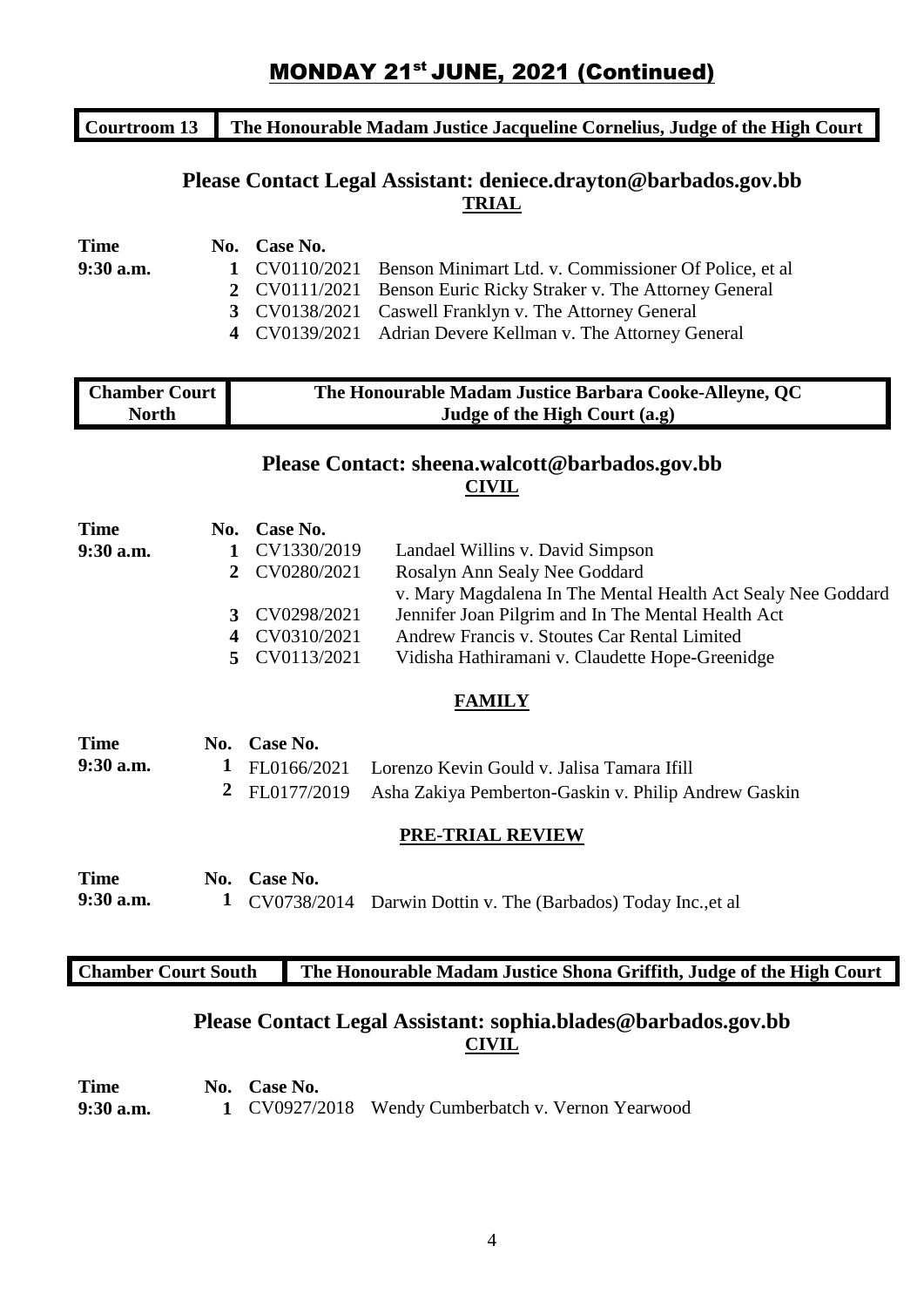## **MONDAY 21st JUNE, 2021 (Continued)**

**Registrar's Court Master Deborah Holder BSS, Master of the High Court** 

## **Please Contact Legal Assistant: charmaine.gaskin@barbados.gov.bb CIVIL**

| <b>Time</b> | No. Case No.  |                                                                        |
|-------------|---------------|------------------------------------------------------------------------|
| 9:30 a.m.   | CV0182/2019   | Sade Sealy v. Philip Walcott, Jason Persaud, The Transport Board,      |
|             |               | Elvis Franklyn                                                         |
|             |               | 2 CV0732/2017 Wendy Ward v. Transport Board                            |
|             |               | 3 CV0796/2015 Alicia Lekeisha Phillips v. Lionel Eastmond, et al       |
|             | 4 CV1087/2019 | Republic Bank (Barbados) Limited v. Villa Dorma Marie Inc              |
|             |               | 5 CV1203/2017 Lisa Johnson v. Savings Plus Supermarket Inc.            |
|             |               | 6 CV1657/2015 Lorraine Carty v. Gwenyth Rollins                        |
|             |               | 7 CV1745/2018 Neal Westerman Theodore Gill v. Forde's Auto Service Ltd |
|             |               | 8 CV1829/2013 Livingstone Harewood v. The Attorney General Of Barbados |
|             |               | 9 CV1182/2015 Alphonso Lashley v. RBC Royal Bank (Barbados) Limited    |

## TUESDAY 22nd JUNE, 2021

| Courtroom 6 | Dr. The Honourable Madam Justice Sonia Richards, Judge of the High Court |             |                                                                             |
|-------------|--------------------------------------------------------------------------|-------------|-----------------------------------------------------------------------------|
|             |                                                                          |             | Please Contact Legal Assistant: carl.ifill@barbados.gov.bb<br><b>FAMILY</b> |
| Tim e       | No.                                                                      | Case No.    |                                                                             |
| $9:30$ a.m. |                                                                          | FL0010/2014 | Esther Evangeline Streekes-Griffith v. Edward Timothy Griffith              |
|             | 2                                                                        | FL0063/2021 | Temidire' Olatunji Somorin v. Otitolloju Jegna Somorin                      |
|             |                                                                          | FL0250/2019 | In The Marriage Of Rommel Omar Walthrust and Natasha                        |
|             |                                                                          |             | Sandiford                                                                   |
|             |                                                                          | FL0257/2020 | Sharon Elaine Bynoe v. Orman Urious Bynoe                                   |
|             |                                                                          | FL0272/2020 | Carson Dacosta Pitt v. Saylene Elthia Pitt                                  |
|             | 6                                                                        | FL0002/2021 | Monique Scantlebury Hinds v. Noel Hinds                                     |

| Courtroom |  |
|-----------|--|
|           |  |

### **he Honourable Madam Justice Cicely Chase, QC, Judge of the High Court**

### **Please Contact Legal Assistant: nadia.clarke@barbados.gov.bb CIVIL**

| Time      | No. Case No.  |                                    |
|-----------|---------------|------------------------------------|
| 9:30 a.m. | 1 CV0147/2021 | Paul Quow v. Attorney General      |
|           | 2 CV0148/2021 | Alphine James v. Attorney General  |
|           | 3 CV0149/2021 | Rico Sandiford v. Attorney General |
|           | 4 CV0150/2021 | Ryan Mohammed v. Attorney General  |
|           | 5 CV0151/2021 | Renald Price v. Attorney General   |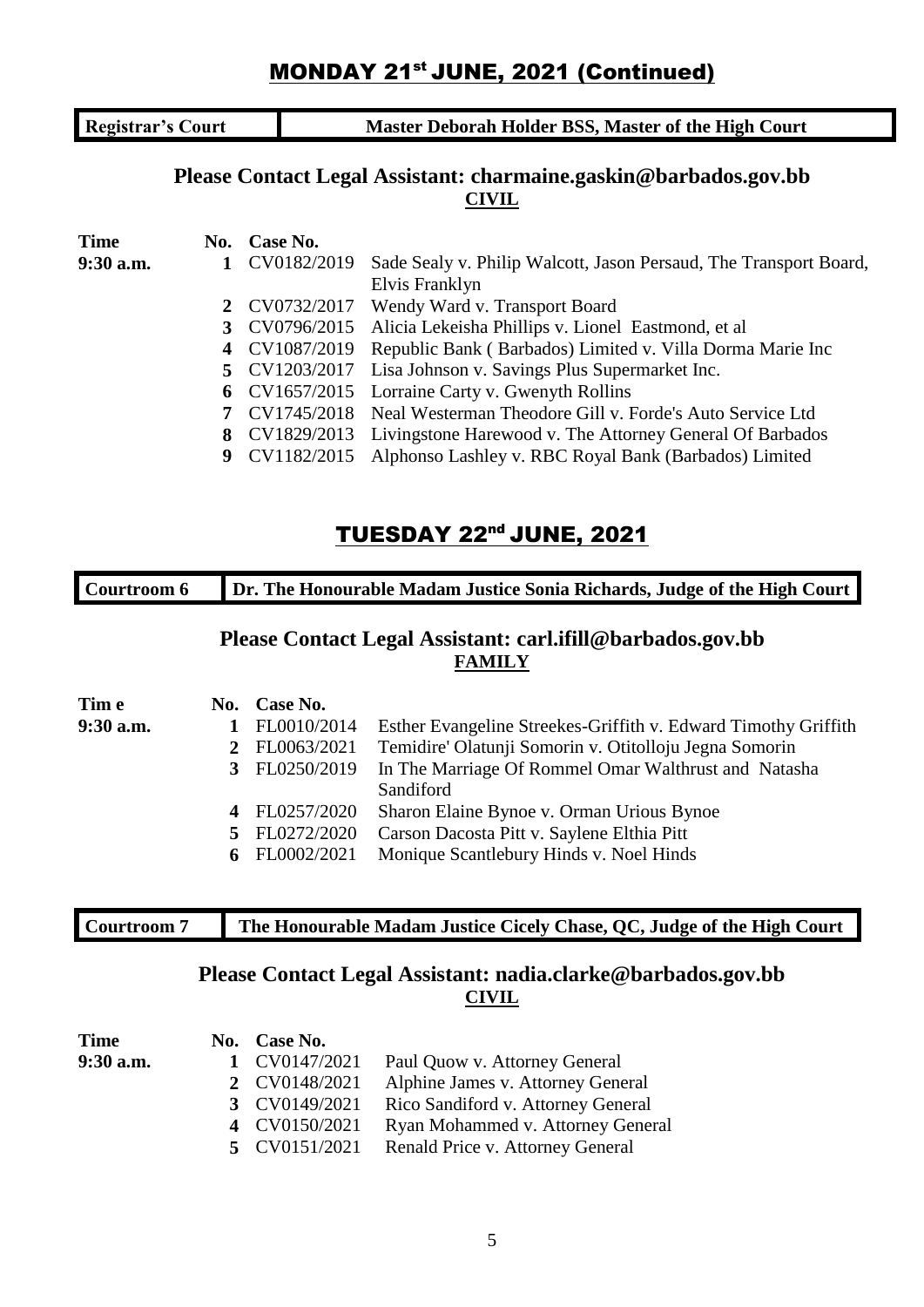| <b>Courtroom 9</b>       |                |                         | The Honourable Mr. Justice Cecil McCarthy, QC, Judge of the High Court |
|--------------------------|----------------|-------------------------|------------------------------------------------------------------------|
|                          |                |                         | Please Contact: chantel.griffith@barbados.gov.bb<br><b>CIVIL</b>       |
| <b>Time</b>              | No.            | Case No.                |                                                                        |
| 9:30 a.m.                | 1              | CV0154/2021             | The Bank Of Nova Scotia v. Ian Christopher Austin Bishop, et al        |
|                          | $\overline{2}$ | CV0462/2014             | Petrina Headley v. Heart & Stroke Foundation Of Barbados Inc.          |
|                          | 3              | CV1124/2020             | Arthur James Watts v. John Harris Watts                                |
|                          | 4              | CV1693/2012             | Maria Gittens v. Cyrene Gollop (The Executor Of The Estate Of          |
|                          |                |                         | Harold Daniel)                                                         |
|                          | 5              | CV1708/2018             | The Bank Of Nova Scotia v. Lisa Nicole Asgill                          |
|                          | 6              | CV1893/2006             | Anthony Harper v. Dennis McClean                                       |
|                          | 7              | CV1932/2013             | Signia Financial Group Inc. v. Alvin Matthew Cumberbatch               |
|                          |                |                         | <b>FAMILY</b>                                                          |
| <b>Time</b>              | No.            | Case No.                |                                                                        |
| 9:30 a.m.                | 1              | FL0174/2016             | Maureen Vondalene Boyce v. John Martin Boyce                           |
|                          | $\overline{2}$ | FL0230/2016             | Kendrea Johnson v. Alex Forde Husband                                  |
|                          | 3              | FL0300/2017             | Akil Ramiah Ifill v. Julie Michelle Ifill                              |
|                          | 4              | FL0353/2013             | Francine Eudene Bernabe v. Rhodny Bernabe                              |
|                          |                |                         | <b>PRE-TRIAL REVIEW</b>                                                |
| <b>Time</b><br>9:30 a.m. | No.<br>1       | Case No.<br>CV1762/2017 | Orlene Evett Babb v. Needhams Point Holdings Limited                   |
| <b>Courtroom 10</b>      |                |                         | The Honourable Mr. Justice William Chandler, Judge of the High Court   |

### **Please Contact Legal Assistant: suzettek.foster@barbados.gov.bb CIVIL**

| <b>Time</b> | No. Case No.  |                                                                 |
|-------------|---------------|-----------------------------------------------------------------|
| 9:30 a.m.   | CV0063/2021   | Donkrison Moore v. Justice Jacqueline Cornelius                 |
|             | 2 CV0099/2021 | Fred D Archer v. Justice Jacqueline Cornelius                   |
|             | 3 CV0496/2020 | Caribbean Financial Services Corporation v. Mary Christine Noel |
|             | 4 CV0510/2020 | Ronald Knight v. Nicole Roach, et al.                           |
|             | 5 CV2106/2013 | Estellieta Bartlett v. Carlisle Jones                           |
|             | 6 CV0132/2021 | Colleen V. Hinds v. An Application To Reseal The Estate Of Leo  |
|             |               | <b>McClaren Francis</b>                                         |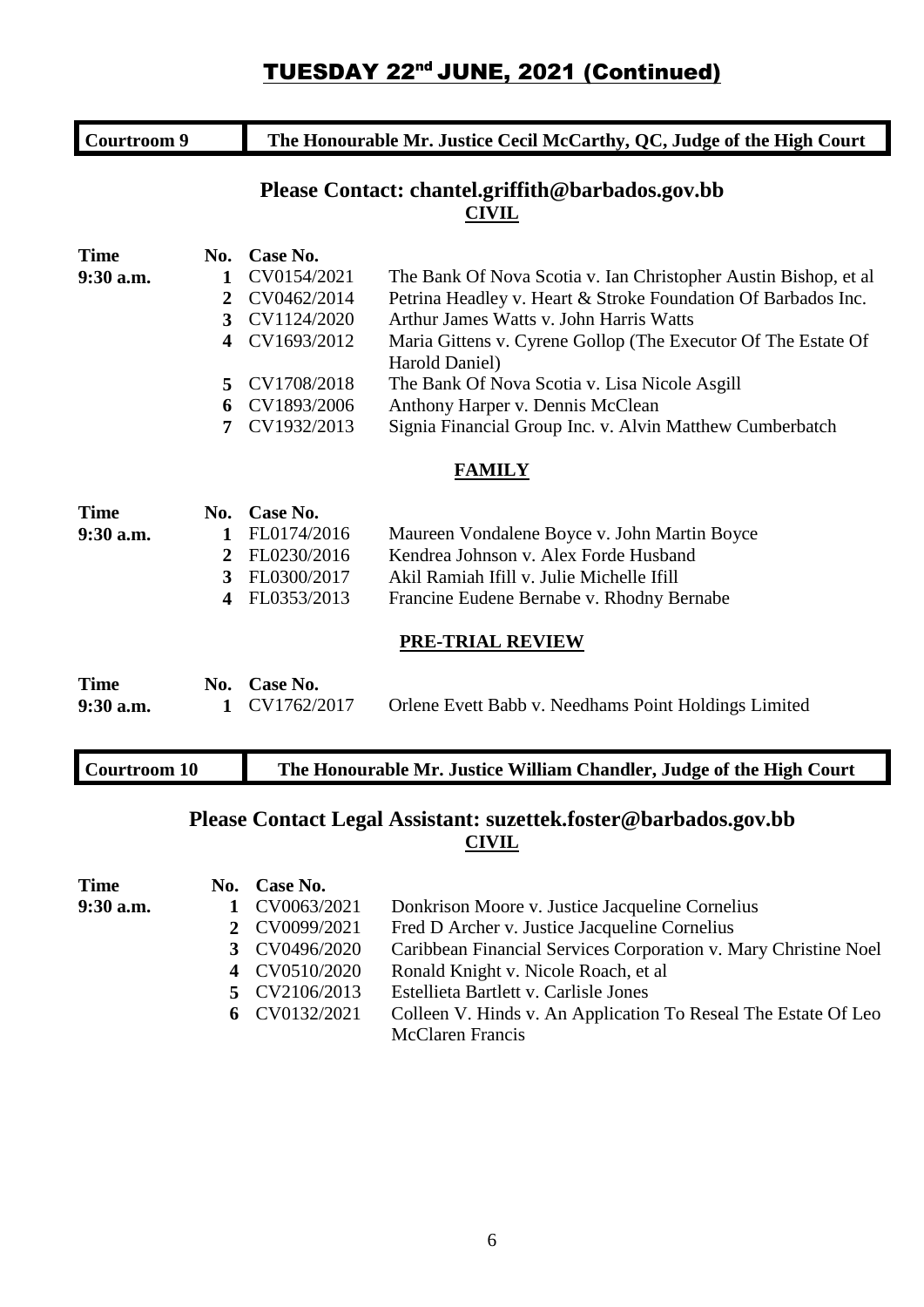| <b>Courtroom 11</b>      |                         |                            | The Honourable Mr. Justice Barry Carrington, Judge of the High Court                                    |
|--------------------------|-------------------------|----------------------------|---------------------------------------------------------------------------------------------------------|
|                          |                         |                            | Please Contact Legal Assistant: janice.hinds@barbados.gov.bb<br><u>TRIAL</u>                            |
| <b>Time</b><br>9:30 a.m. | No.<br>1                | Case No.<br>CV0712/2015    | Leje Lewis(By His Mother And Next Friend, Margaret Lewis-<br>Jackman) v. Queen Elizabeth Hospital Board |
|                          | $\overline{2}$          | CV1261/2016                | Barbados Development Ltd v. Glenroy Sheldon Hinks, et al                                                |
| <b>Courtroom 12</b>      |                         |                            | Dr. The Honourable Mr. Justice Olson Alleyne, QC, Judge of the High Court                               |
|                          |                         |                            | Please Contact Legal Assistant: wendy.forde@barbados.gov.bb<br><b>CIVIL</b>                             |
|                          |                         |                            |                                                                                                         |
| <b>Time</b>              | No.                     | Case No.                   |                                                                                                         |
| 9:30 a.m.                | 1<br>$\overline{2}$     | CV0638/2007<br>CV1513/2016 | In the matter of Tyuh Mistique Manning, a minor<br>Kelly-Ann Browne v. Leon McGarrell                   |
|                          |                         |                            | <b>FAMILY</b>                                                                                           |
| <b>Time</b>              |                         | No. Case No.               |                                                                                                         |
| 9:30 a.m.                | 1                       | FL0004/2018                | Joann Blackman-Hamilton v. Rudolph Hugo Hamilton                                                        |
|                          | $\overline{2}$          | FL0038/2020                | Nikolai Natasha Worrell-Powers v. Anderson McClearen Powers                                             |
|                          | $\overline{3}$          | FL0179/2016                | Chad Anthony Ingrahm v. Monika Ingrahm                                                                  |
|                          | $\overline{\mathbf{4}}$ | FL0426/2020                | Cheryl Ann Codrington, et al v. Jade Sade In The Matter Of<br><b>Adoption Blackman</b>                  |
|                          | 5                       | FL0533/2020                | Kerri April Renee Sandiford v. Matthias Nicholas Bispham                                                |

## **Please Contact Legal Assistant: deniece.drayton@barbados.gov.bb TRIAL**

| <b>Time</b> | No. Case No. |                                                                      |
|-------------|--------------|----------------------------------------------------------------------|
| $9:30$ a.m. |              | 1 CV0110/2021 Benson Minimart Ltd. v. Commissioner Of Police, et al. |
|             |              | 2 CV0111/2021 Benson Euric Ricky Straker v. The Attorney General     |
|             |              | 3 CV0138/2021 Caswell Franklyn v. The Attorney General               |
|             |              | 4 CV0139/2021 Adrian Devere Kellman v. The Attorney General          |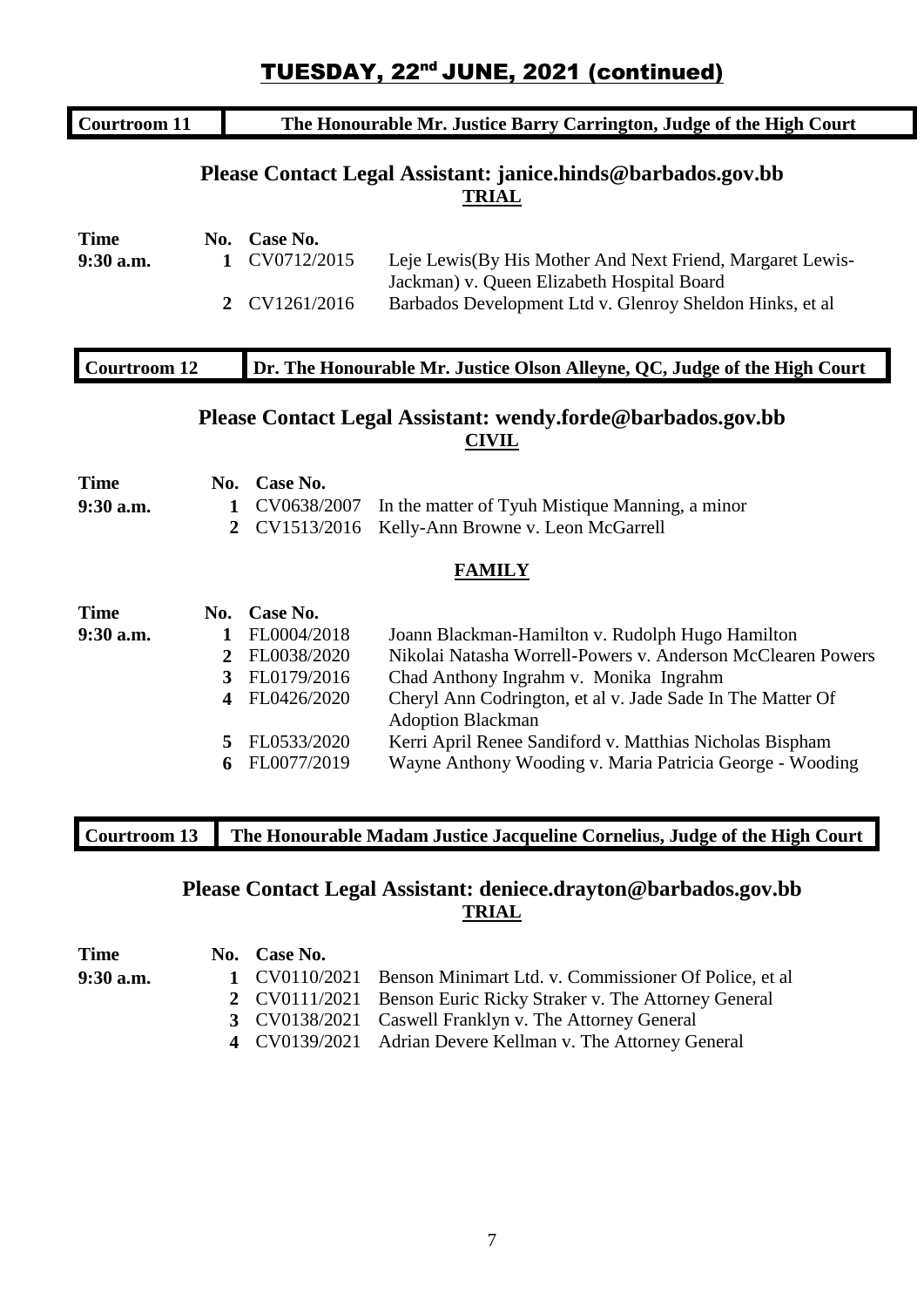| <b>Chamber Court</b><br><b>North</b> |                                        |                                                                                                                   | The Honourable Madam Justice Barbara Cooke-Alleyne, QC<br>Judge of the High Court (a.g)                                                                                                                                                                                                                                                                                                           |
|--------------------------------------|----------------------------------------|-------------------------------------------------------------------------------------------------------------------|---------------------------------------------------------------------------------------------------------------------------------------------------------------------------------------------------------------------------------------------------------------------------------------------------------------------------------------------------------------------------------------------------|
| <b>Time</b><br>$9:30$ a.m.           | 1                                      | No. Case No.<br>CV1164/2014                                                                                       | Please Contact: sheena.walcott@barbados.gov.bb<br><b>TRIAL</b><br>Ricardo Goodridge v. Perry Coulthrust                                                                                                                                                                                                                                                                                           |
|                                      |                                        |                                                                                                                   |                                                                                                                                                                                                                                                                                                                                                                                                   |
| <b>Chamber Court South</b>           |                                        |                                                                                                                   | The Honourable Madam Justice Shona Griffith, Judge of the High Court                                                                                                                                                                                                                                                                                                                              |
|                                      |                                        |                                                                                                                   | Please Contact Legal Assistant: sophia.blades@barbados.gov.bb<br><b>TRIAL</b>                                                                                                                                                                                                                                                                                                                     |
| <b>Time</b>                          | No.                                    | Case No.                                                                                                          |                                                                                                                                                                                                                                                                                                                                                                                                   |
| 9:30 a.m.                            | 1                                      | CV0560/2020                                                                                                       | Brenda Gaile Kaufman Nee Carmichael<br>v. Theodore David Gittens, et al (VACATED)                                                                                                                                                                                                                                                                                                                 |
|                                      | 2                                      | CV1209/2018                                                                                                       | Bentley Howell v. The Sparman Clinic Limited, et al.                                                                                                                                                                                                                                                                                                                                              |
|                                      |                                        |                                                                                                                   | <b>CIVIL</b>                                                                                                                                                                                                                                                                                                                                                                                      |
| <b>Time</b><br>$1:30$ p.m.           | 1                                      | No. Case No.                                                                                                      | CV0745/2018 Heather Belgrave v. Dwayne Pinder                                                                                                                                                                                                                                                                                                                                                     |
| <b>Registrar's Court</b>             |                                        |                                                                                                                   | Master Roger Barker, Master of the High Court (ag)                                                                                                                                                                                                                                                                                                                                                |
|                                      |                                        |                                                                                                                   | Please Contact Legal Assistant: lisa.branch@barbados.gov.bb<br><b>CIVIL</b>                                                                                                                                                                                                                                                                                                                       |
| <b>Time</b><br>$9:30$ a.m.           | No.<br>1<br>2<br>3<br>4<br>5<br>6<br>7 | Case No.<br>CV0741/2020<br>CV0795/2020<br>CV1313/2019<br>CV1744/2017<br>CV1004/2020<br>CV1068/2020<br>CV1373/2015 | Marcia Lewis - Blackman v. Cable And Wireless (Barbados) Limited<br>Monsil Hewitt v. Jaeshaun Inc., et al<br>Shurland Anthony Rock v. Yinka Bignall, et al<br>Passiflora Ltd v. Isabelle Hutson<br>Renata Anna Marie Goodman v. Barbados Public Workers Co-<br>Operative Credit Union Limited, et al<br>Judy Barnett v. McEnearney Quality Inc.<br>OXY Trading Corporation v. Barry c Dueck et al |
|                                      |                                        |                                                                                                                   | <b>CASE MANAGEMENT CONFERENCE</b>                                                                                                                                                                                                                                                                                                                                                                 |
| <b>Time</b><br>$9:30$ a.m.           | 1                                      | No. Case No.<br>CV1419/2019                                                                                       | Chow Investments Limited v. Charles Hutson Oneal Johnson<br>(Trading Choj Rentals)                                                                                                                                                                                                                                                                                                                |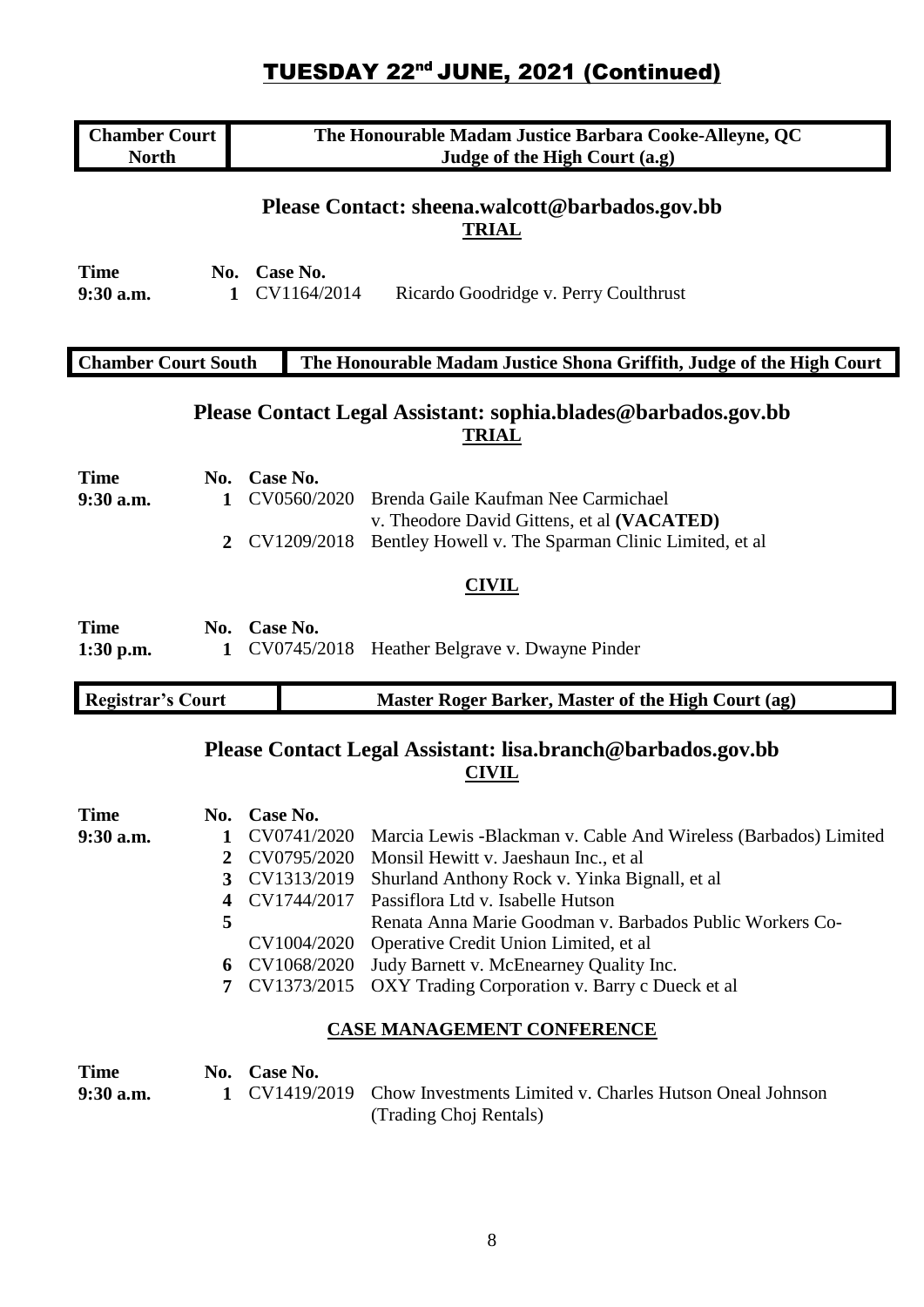## WEDNESDAY 23rd JUNE, 2021

| <b>Courtroom 7</b>                                                                           |                                | The Honourable Madam Justice Cicely Chase, QC, Judge of the High Court |                                                                                                                                                                            |  |
|----------------------------------------------------------------------------------------------|--------------------------------|------------------------------------------------------------------------|----------------------------------------------------------------------------------------------------------------------------------------------------------------------------|--|
|                                                                                              |                                |                                                                        | Please Contact Legal Assistant: nadia.clarke@barbados.gov.bb<br><b>FAMILY</b>                                                                                              |  |
| <b>Time</b><br>9:30 a.m.                                                                     | No.<br>1                       | Case No.<br>FL0383/2017                                                | Geoffrey Allan Kinch v. Fiona Elizabeth Kinch                                                                                                                              |  |
| <b>Courtroom 9</b><br>The Honourable Mr. Justice Cecil McCarthy, QC, Judge of the High Court |                                |                                                                        |                                                                                                                                                                            |  |
|                                                                                              |                                |                                                                        | Please Contact: chantel.griffith@barbados.gov.bb<br><b>TRIAL</b>                                                                                                           |  |
| <b>Time</b><br>9:30 a.m.                                                                     | No.<br>$\mathbf{1}$            | Case No.<br>CV1094/2017                                                | Lawrence Allan Wilkie v. Sandra Alison Davis (In Her Capacity As<br>Executor Of The Neveill Wilkie (VACATED)                                                               |  |
|                                                                                              |                                |                                                                        |                                                                                                                                                                            |  |
| <b>Courtroom 10</b>                                                                          |                                |                                                                        | The Honourable Mr. Justice William Chandler, Judge of the High Court                                                                                                       |  |
|                                                                                              |                                |                                                                        | Please Contact Legal Assistant: suzettek.foster@barbados.gov.bb<br><b>CIVIL</b>                                                                                            |  |
|                                                                                              |                                |                                                                        |                                                                                                                                                                            |  |
| <b>Time</b>                                                                                  |                                | No. Case No.                                                           |                                                                                                                                                                            |  |
| 9:30 a.m.                                                                                    | $\mathbf{1}$<br>$\overline{2}$ | CV0029/2021<br>CV0333/2011                                             | Tracey Ann Edghill, et al v. The Estate Of Percival Leroy Edghill<br>The Supervisor Of Insurance And Pensions Of Barbados<br>v. Clico International Life Insurance Limited |  |
|                                                                                              | 3                              | CV1323/2020                                                            | Joycelin Bailey v. Shelton Hall                                                                                                                                            |  |
|                                                                                              | $\overline{\mathbf{4}}$        | CV1573/2019                                                            | Meltia Hamilton v. Mary Beckles                                                                                                                                            |  |
|                                                                                              | 5                              | CV1896/2005                                                            | Maureen Belgrave v. The Transport Board                                                                                                                                    |  |
| Courtroom 11                                                                                 |                                |                                                                        | The Honourable Mr. Justice Barry Carrington, Judge of the High Court                                                                                                       |  |

## **Please Contact Legal Assistant: janice.hinds@barbados.gov.bb TRIAL**

| <b>Time</b> | No. Case No.  |                                                                                                          |
|-------------|---------------|----------------------------------------------------------------------------------------------------------|
| $9:30$ a.m. | 1 CV0712/2015 | Leje Lewis (By His Mother And Next Friend, Margaret Lewis-<br>Jackman) v. Queen Elizabeth Hospital Board |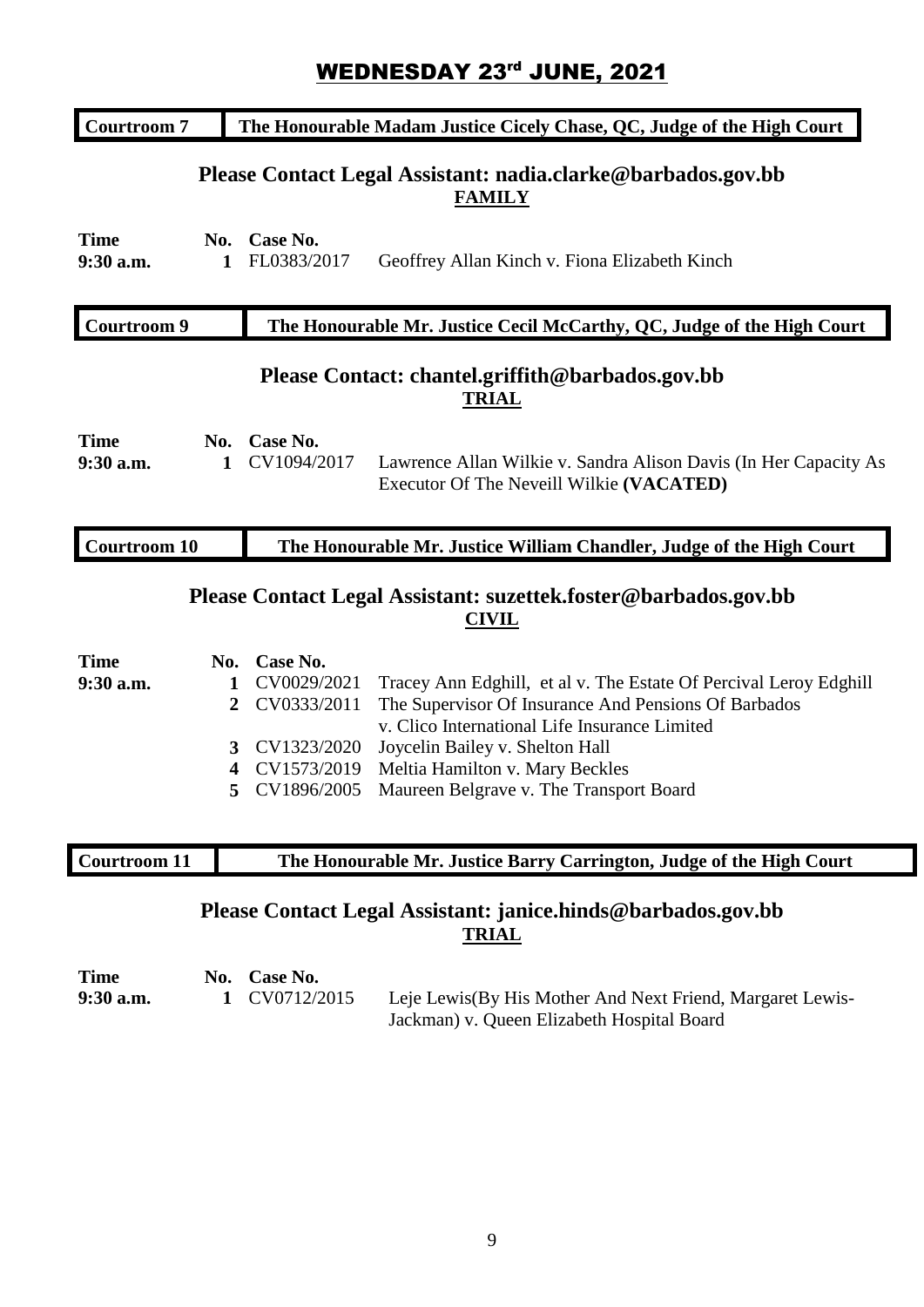## **WEDNESDAY 23<sup>rd</sup> JUNE, 2021 (Continued)**

| <b>Courtroom 12</b>      |              |                         | Dr. The Honourable Mr. Justice Olson Alleyne, QC, Judge of the High Court              |
|--------------------------|--------------|-------------------------|----------------------------------------------------------------------------------------|
|                          |              |                         | Please Contact Legal Assistant: wendy.forde@barbados.gov.bb<br><b>TRIAL</b>            |
| <b>Time</b><br>9:30 a.m. | No.<br>1     | Case No.<br>FL0512/2007 | Garth St. Elmo Wilknight Patterson v. Toni Mary Dawn Patterson                         |
| <b>Courtroom 13</b>      |              |                         | The Honourable Madam Justice Jacqueline Cornelius, Judge of the High Court             |
|                          |              |                         | Please Contact Legal Assistant: deniece.drayton@barbados.gov.bb<br><b>CIVIL</b>        |
| <b>Time</b>              | No.          | Case No.                |                                                                                        |
| 9:30 a.m.                | 1            | CV1537/2019             | First Caribbean International Bank (Barbados) Limited<br>v. Peter Field, et al         |
|                          | $\mathbf{2}$ | CV0855/2020             | Barbados Public Workers Co-Operative Credit Union Limited<br>v. Tamara Natasha Burgess |
|                          | 3            | CV0164/2020             | Republic Bank (Barbados) Limited v. Ricardo Cosmore Eastmond                           |
|                          | 4            | CV1623/2019             | RBC Royal Bank (Barbados) Limited v. Mariesa Bourne                                    |

**5** CV1030/2015 David Parris v. Barbados Investment & Development Corporation

| <b>Chamber Court</b> | The Honourable Madam Justice Barbara Cooke-Alleyne, QC |
|----------------------|--------------------------------------------------------|
| <b>North</b>         | Judge of the High Court (a.g)                          |

### **Please Contact: sheena.walcott@barbados.gov.bb CIVIL**

| <b>Time</b><br>$9:30$ a.m. | No. Case No.<br>1 CV0245/2021 | Elneth Kentish, et al v. Omar Robertson |  |
|----------------------------|-------------------------------|-----------------------------------------|--|
|                            |                               | <b>TRIAL</b>                            |  |

| <b>Time</b> | No. Case No.  |                                       |
|-------------|---------------|---------------------------------------|
| $9:30$ a.m. | 1 CV1164/2014 | Ricardo Goodridge v. Perry Coulthrust |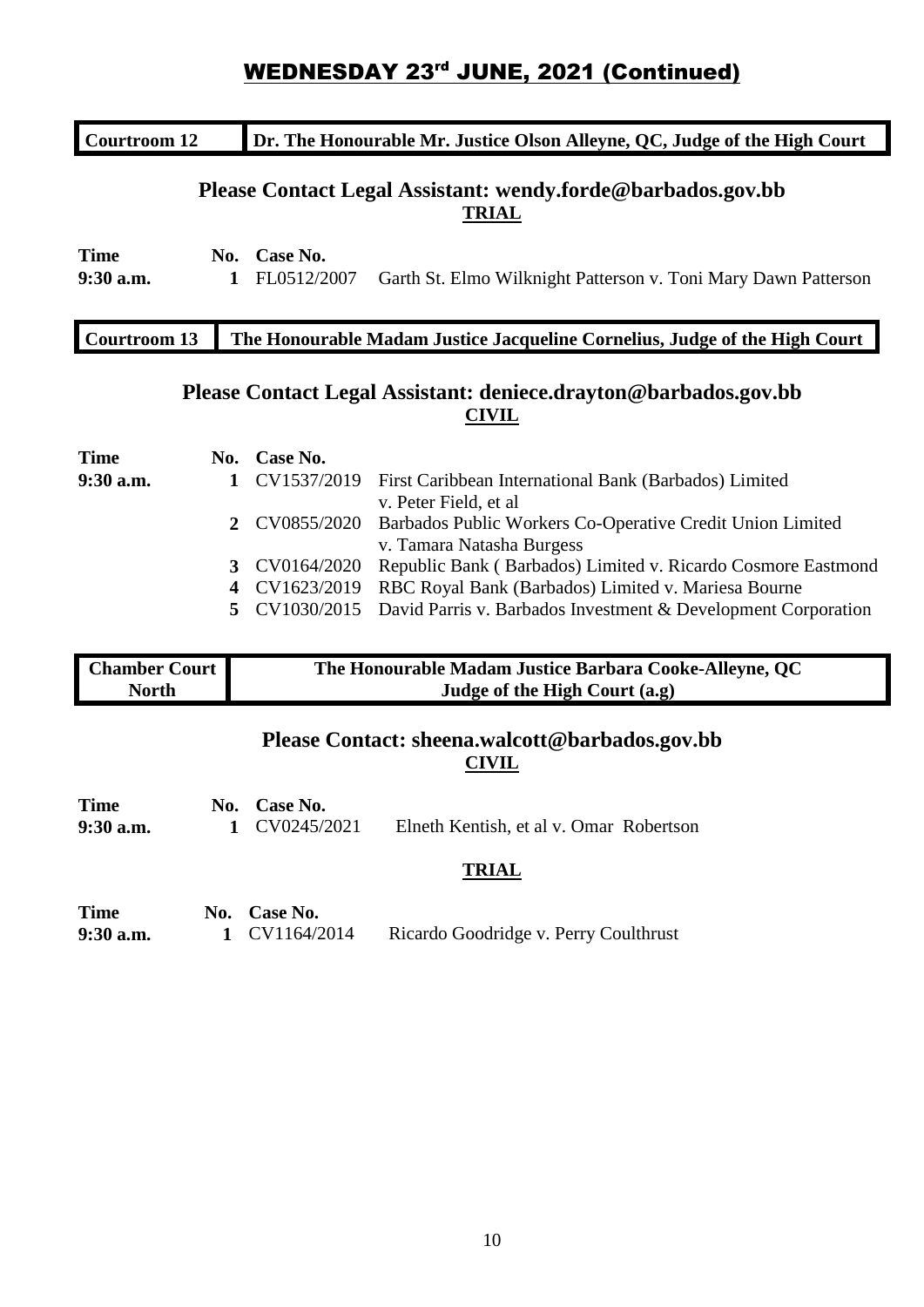## **WEDNESDAY 23<sup>rd</sup> JUNE, 2021 (Continued)**

**Chamber Court South The Honourable Madam Justice Shona Griffith, Judge of the High Court**

### **Please Contact Legal Assistant: sophia.blades@barbados.gov.bb**

#### **CIVIL**

| <b>Time</b> | No. | Case No.      |                                                             |
|-------------|-----|---------------|-------------------------------------------------------------|
| $9:30$ a.m. | 1   | CV0066/2021   | Constance Reid Batson v. Employment Rights Tribunal, et al. |
|             | 2   | CV0412/2018   | Steve Straughn v. The Registrar Of The Supreme Court Of     |
|             |     |               | Barbados, et al.                                            |
|             | 3   | CV0438/2020   | In The Matter Of The Property Act and Miseila Khali Best    |
|             | 4   | CV1061/2007   | Ronald David v. Ricky Alkins                                |
|             |     | 5 CV1127/2020 | Steve Straughn v. The Registrar Of The Supreme Court Of     |
|             |     |               | Barbados, et al.                                            |
|             |     | 6 CV1617/2019 | Evelyn Lemore Moore v. Ken Holder Wood Working Inc.         |
|             |     |               | <b>TRIAL</b>                                                |
| <b>Time</b> | No. | Case No.      |                                                             |
| $9:30$ a.m. | 1   | CV0560/2020   | Brenda Gaile Kaufman Nee Carmichael                         |
|             |     |               | v. Theodore David Gittens, et al (VACATED)                  |

| <b>Registrar's Court</b> | Master Deborah Holder BSS, Master of the High Court |
|--------------------------|-----------------------------------------------------|
|                          |                                                     |

## **Please Contact Legal Assistant: charmaine.gaskin@barbados.gov.bb CIVIL**

|   | CV0390/2019 | City of Bridgetown Co-Operative Credit Union Ltd                      |
|---|-------------|-----------------------------------------------------------------------|
|   |             | v. Clarence McDonald Layne                                            |
| 2 | CV0626/2019 | RBC Royal Bank (Barbados) Limited v. Denise Valda Haddock             |
|   |             | (Administratrix Of The Estate Of Hazel Blenman)                       |
| 3 | CV0682/2017 | RBC Royal Bank (Barbados) Limited v. Marilyn Dianne Holligan          |
| 4 |             | <b>Butterfield Bank Barbados Limited</b>                              |
|   |             | v. Anthony Macmillan Waterman                                         |
|   |             | 5 CV1183/2013 Barbados Worker's Union Co-Operative Credit Union       |
|   |             | v. Natalie Stowe                                                      |
| 6 |             | CV1383/2016 RBC Royal Bank (Barbados) Limited v. Amber Eudalee Harris |
|   |             | CV1644/2016 First Caribbean International Bank (Babados) Ltd          |
|   |             | v. Harold Randolph Cox                                                |
| 8 | CV0594/2017 | Barbados Public Workers Co-operative Credit Union Limited v.          |
|   |             | Shawn Eustace Holder et al                                            |
|   |             | No. Case No.<br>CV1048/2010                                           |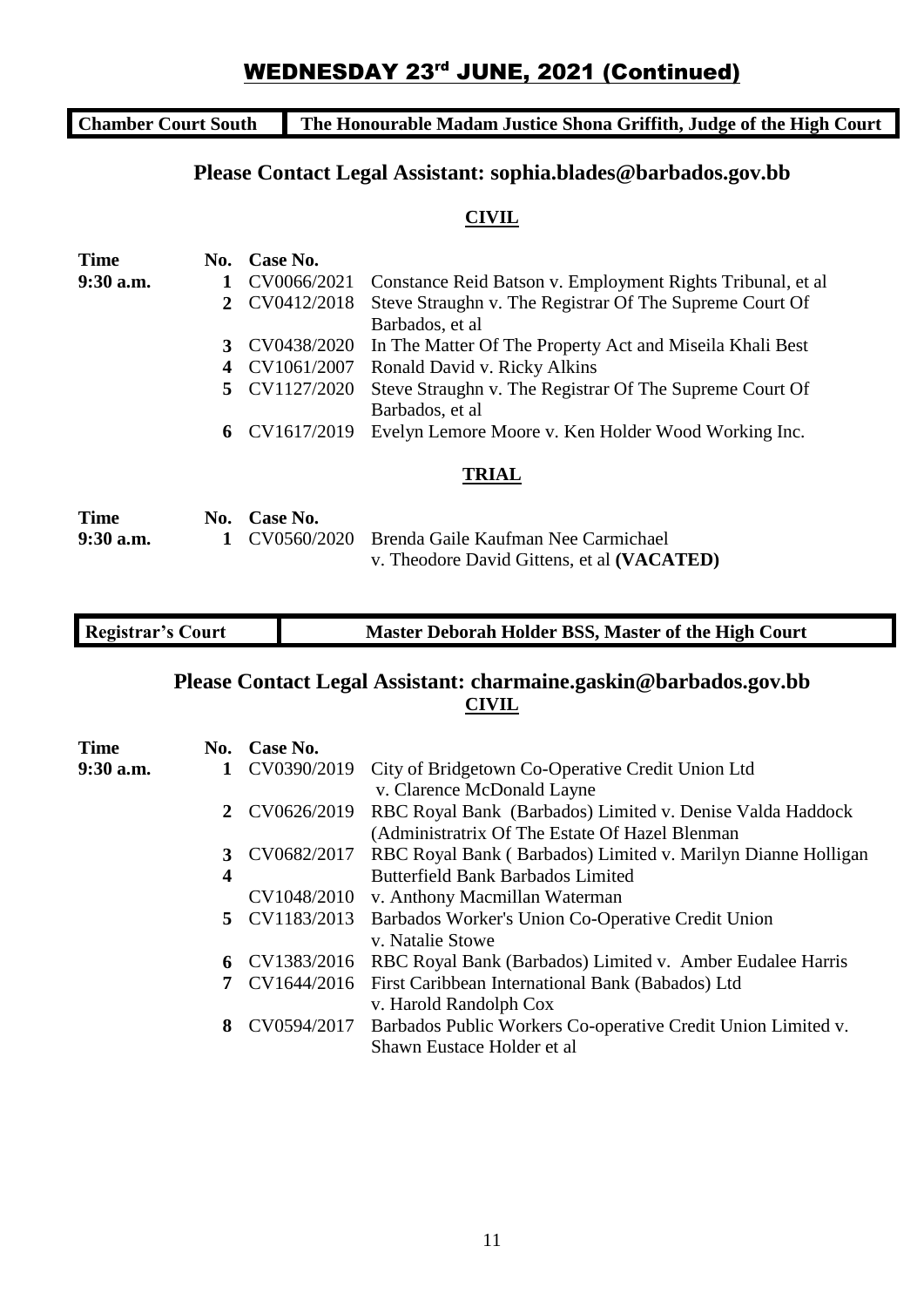## THURSDAY 24<sup>th</sup> JUNE, 2021

| Courtroom 6 | Dr. The Honourable Madam Justice Sonia Richards, Judge of the High Court |             |                                                                            |  |
|-------------|--------------------------------------------------------------------------|-------------|----------------------------------------------------------------------------|--|
|             |                                                                          |             | Please Contact Legal Assistant: carl.ifill@barbados.gov.bb<br><b>CIVIL</b> |  |
| <b>Time</b> | No.                                                                      | Case No.    |                                                                            |  |
| $9:30$ a.m. | 1                                                                        |             | CV1840/2014 Patricia Gibbs, et al v. The Attorney General, et al           |  |
|             |                                                                          |             | <b>FAMILY</b>                                                              |  |
| <b>Time</b> | No.                                                                      | Case No.    |                                                                            |  |
| $9:30$ a.m. | 1                                                                        | FL0099/2020 | Alvin Dacosta Howard v. Marvo Candace Howard                               |  |
|             | 2                                                                        | FL0190/2016 | Lisa Nicole Olton v. Deon Carlisle Olton                                   |  |
|             | 3                                                                        | FL0484/2020 | Natalie Shaw-Anthony v. In The Matter Of The Status Of Children<br>Act     |  |
|             | 4                                                                        | FL0487/2020 | Renisha Rashonda Charles v. Jamal Amos Charles                             |  |
|             | 5                                                                        | FL0539/2020 | Anderson Grannum v. Samantha Grannum                                       |  |
|             | 6                                                                        | FL0551/2020 | Andre Maurice Best v. Charice Maynard                                      |  |
|             |                                                                          | FL0568/2020 | Dwayne Michael Lewis v. Shellyann Allison Sandiford                        |  |

| Courtroom 7 | The Honourable Madam Justice Cicely Chase, QC, Judge of the High Court |
|-------------|------------------------------------------------------------------------|

## **Please Contact Legal Assistant: nadia.clarke@barbados.gov.bb CIVIL**

| <b>Time</b> | No. | Case No.    |                                                     |
|-------------|-----|-------------|-----------------------------------------------------|
| 9:30 a.m.   |     | CV0144/2018 | Child Care Board v. Nyoka Pile                      |
|             | 2   | CV1520/2019 | Child Care Board v. Ivechar Malisha Narcisse        |
|             | 3   | CV1611/2017 | Arlene Girffith-Husbands v. Malcolm Cox             |
|             |     |             | <b>FAMILY</b>                                       |
| <b>Time</b> | No. | Case No.    |                                                     |
| 9:30 a.m.   | 1   | FL0027/2015 | Winston Hunte v. Ann Theresa Hunte                  |
|             | 2   | FL0117/2020 | Curnell Junior Greaves v. Karen Yonette Greaves     |
|             | 3   | FL0188/2017 | Zelma Stewart v. Roderick Anthony Stewart           |
|             | 4   | FL0239/2007 | In the Marriage of Charmaine Blake and Dillon Blake |
|             | 5   | FL0242/2012 | Cathy Ann Amanda Morris v. Michael Albert Springer  |
|             | 6   | FL0403/2017 | Lana Toussaint v. Ledson Toussaint                  |
|             | 7   | FL0490/2020 | Jashament Samaroo Gibson v. Anthony Althbert Gibson |
|             | 8   | FL0501/2011 | Caldric Alford Nash v. Donna Nash                   |
|             | 9   | FL0511/2020 | Kiesha Nakita Wong v. Leon Wong                     |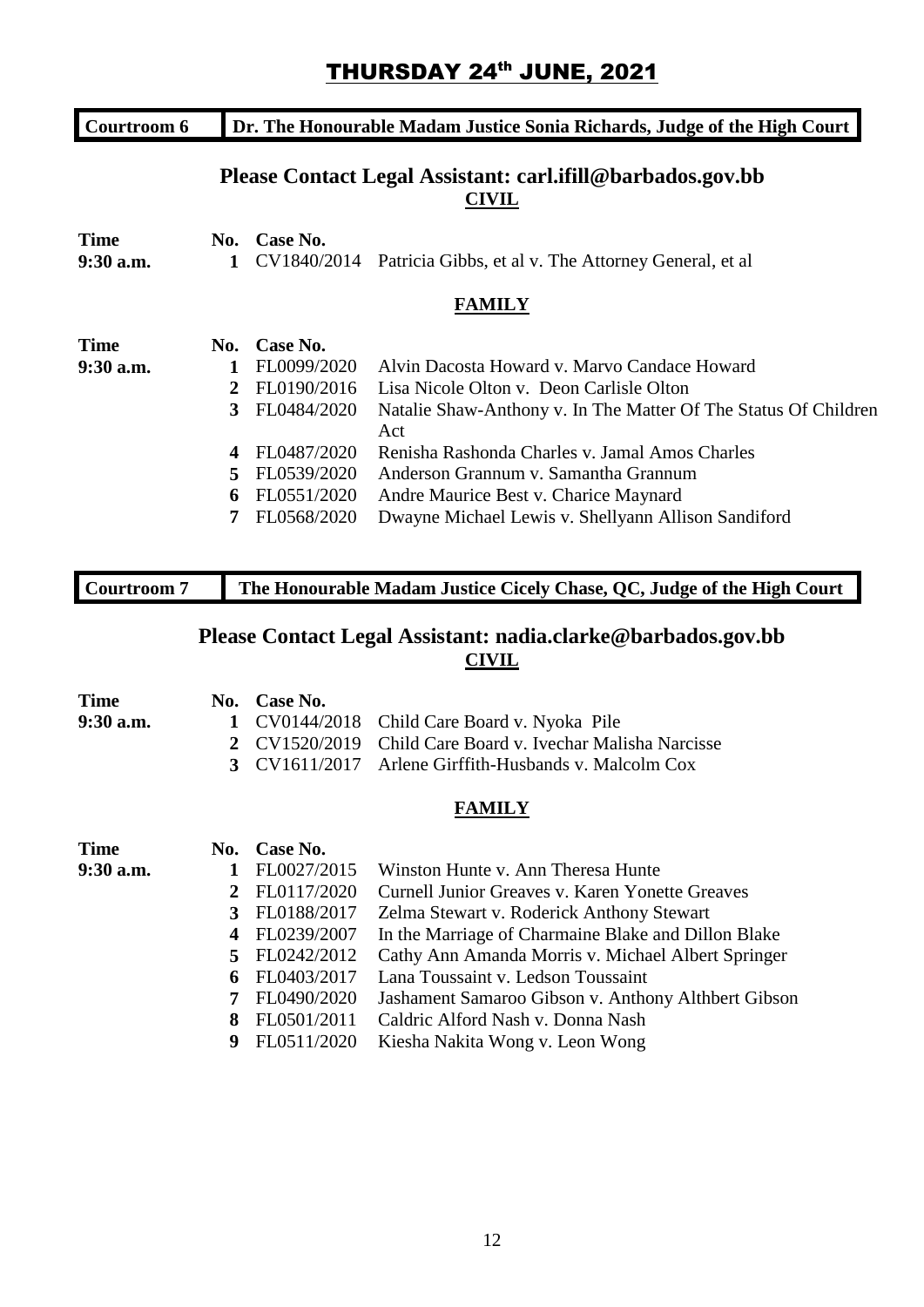| <b>Courtroom 9</b> |                         | The Honourable Mr. Justice Cecil McCarthy, QC, Judge of the High Court |                                                                  |  |
|--------------------|-------------------------|------------------------------------------------------------------------|------------------------------------------------------------------|--|
|                    |                         |                                                                        | Please Contact: chantel.griffith@barbados.gov.bb<br><b>CIVIL</b> |  |
| <b>Time</b>        | No.                     | Case No.                                                               |                                                                  |  |
| 9:30 a.m.          | 1                       | CV0214/2021                                                            | Republic Bank (Barbados) Limited                                 |  |
|                    |                         |                                                                        | v. Courtney Richardo Butcher, et al.                             |  |
|                    | $\mathbf{2}$            | CV0221/2020                                                            | Matthew Phillip Small v. Charlette Koreen Boyce                  |  |
|                    | 3                       | CV0899/2015                                                            | Montrose Holdings Limited v. Om Prakash                          |  |
|                    | $\overline{\mathbf{4}}$ | CV0921/2015                                                            | Rita Evans v. Sunset Crest Motors Limited, et al.                |  |
|                    | 5.                      | CV1279/2020                                                            | Esther Diane Norville v. Frankly Alvin Archer                    |  |
|                    | 6                       | CV1611/2018                                                            | Aisha Niles v. Martin Massiah-Toby                               |  |
|                    | 7                       | CV1732/2012                                                            | RBC Royal Bank (Barbados) Limited v. Sharon Michelle Luke        |  |
|                    | 8                       | CV1404/2018                                                            | The Bank Of Nova Scotia v. The Estate Of Grantley Mayers         |  |
|                    |                         |                                                                        | <b>FAMILY</b>                                                    |  |
| <b>Time</b>        | No.                     | Case No.                                                               |                                                                  |  |
| $9:30$ a.m.        | 1                       | FL0147/2017                                                            | Suzanne Aneita Gaskin v. Curtis Greaves                          |  |
|                    | 2                       | FL0441/2011                                                            | Shani Kamilah Grant Nee Sealy v. Carlton Ray Lem Grant           |  |

#### **PRE-TRIAL REVIEW**

| <b>Time</b> | No. Case No. |                                                         |
|-------------|--------------|---------------------------------------------------------|
| $9:30$ a.m. |              | 1 CV0089/2014 Faye Jordan v. Stansfeld Scott & Co. Ltd. |

## **Please Contact Legal Assistant: suzettek.foster@barbados.gov.bb CIVIL**

| Time      | No. Case No. |                                                                             |
|-----------|--------------|-----------------------------------------------------------------------------|
| 9:30 a.m. |              | 1 CV0188/2021 Alvin Bryan v. Gail Sherry-Anne Padmore, et al                |
|           |              | 2 CV1415/2017 Glyne Wendell Lovell v. Alfundi Investments Ltd.              |
|           |              | 3 CV1626/2007 R L Seale & Co Ltd v. Edwin Worrell, et al                    |
|           |              | 4 CV2006/2008 Victor Trotman v. Telston Allen et al                         |
|           |              | 5 CV2051/2011 Dimitri Hannibal v. The Magistrate, District "B" Boarded Hall |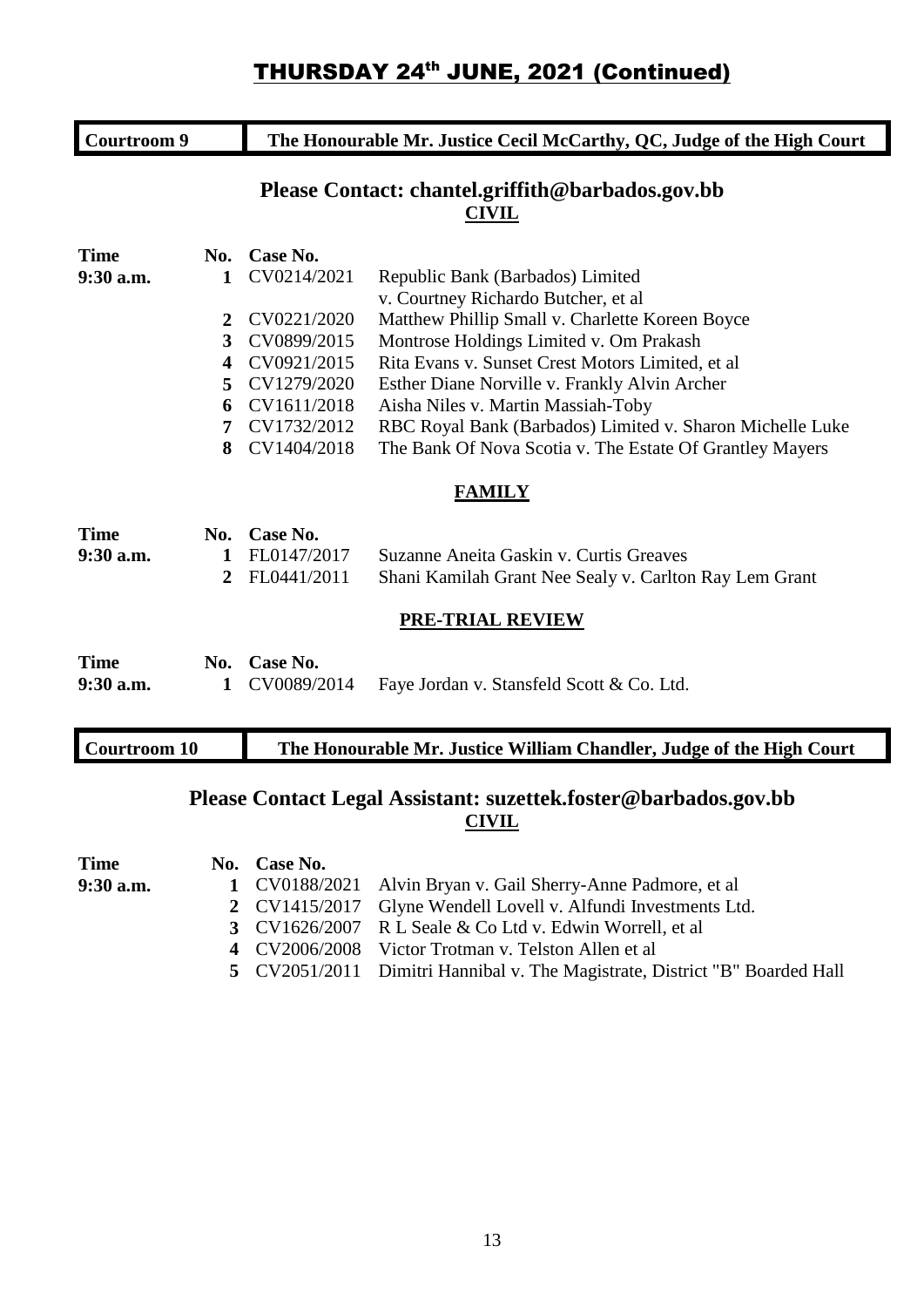| <b>Courtroom 11</b> |                  |                | The Honourable Mr. Justice Barry Carrington, Judge of the High Court                     |
|---------------------|------------------|----------------|------------------------------------------------------------------------------------------|
|                     |                  |                | Please Contact Legal Assistant: janice.hinds@barbados.gov.bb<br><b>CIVIL</b>             |
| <b>Time</b>         | No.              | Case No.       |                                                                                          |
| 9:30 a.m.           | $\mathbf{1}$     | CV0064/2017    | Barbados Public Workers Co-Operative Credit Union Limited<br>v. Rodney Moore             |
|                     | $\boldsymbol{2}$ | CV0177/2018    | Barbados Public Workers Co-Operative Credit Union Limited<br>v. Heather Sylvester Mayers |
|                     | 3                | CV0178/2018    | Barbados Public Workers Credit Union Limited<br>v. Amanda Annetha Matthews               |
|                     | 4                | CV0525/2016    | Barbados Public Workers Co-Operative Credit Union Limited<br>v. Sheron Maria Herbert     |
|                     | 5                | CV0578/2015    | Barbados Public Workers Co-Operative Credit Union<br>v. Tracyia Saski Bourne-Callender   |
|                     | 6                | CV0633/2018    | Barbados Public Workers Credit Union Limited<br>v. Sophia Lorraine Alleyne               |
|                     | $\overline{7}$   | CV0649/2015    | Barbados Public Workers Co-Operative Credit Union<br>v. Kathy Jackie Wiggins             |
|                     | 8                | CV0767/2020    | RBC Royal Bank (Barbados) Limited<br>v. Nigel Wellington Goodluck, et al                 |
|                     | 9                | CV0950/2016    | First Citizen Bank (Barbados) Limited v. James Leroy Blackett                            |
|                     | 10               | CV1076/2014    | Barbados Public Workers Co-Operative Credit Union Limited<br>v. Christian - Lee Regret   |
|                     | 11               | CV1544/2016    | Barbados Public Workers Co-Operative Credit Union Limited<br>v. Coreen Ianthe Leacock    |
|                     | 12               | CV1667/2019    | City Of Bridgetown Co-Operative Credit Union<br>v. Sheahan Richardo Waithe, et al        |
| $1:30$ p.m.         |                  | 13 CV1381/2018 | Krystle Denise Howell v. Terry Ramsey                                                    |

## **Courtroom 12 Dr. The Honourable Mr. Justice Olson Alleyne, QC, Judge of the High Court**

## **Please Contact Legal Assistant: wendy.forde@barbados.gov.bb TRIAL**

**Time No. Case No. 9:30 a.m. 1** FL0512/2007 Garth St. Elmo Wilknight Patterson v.Toni Mary Dawn Patterson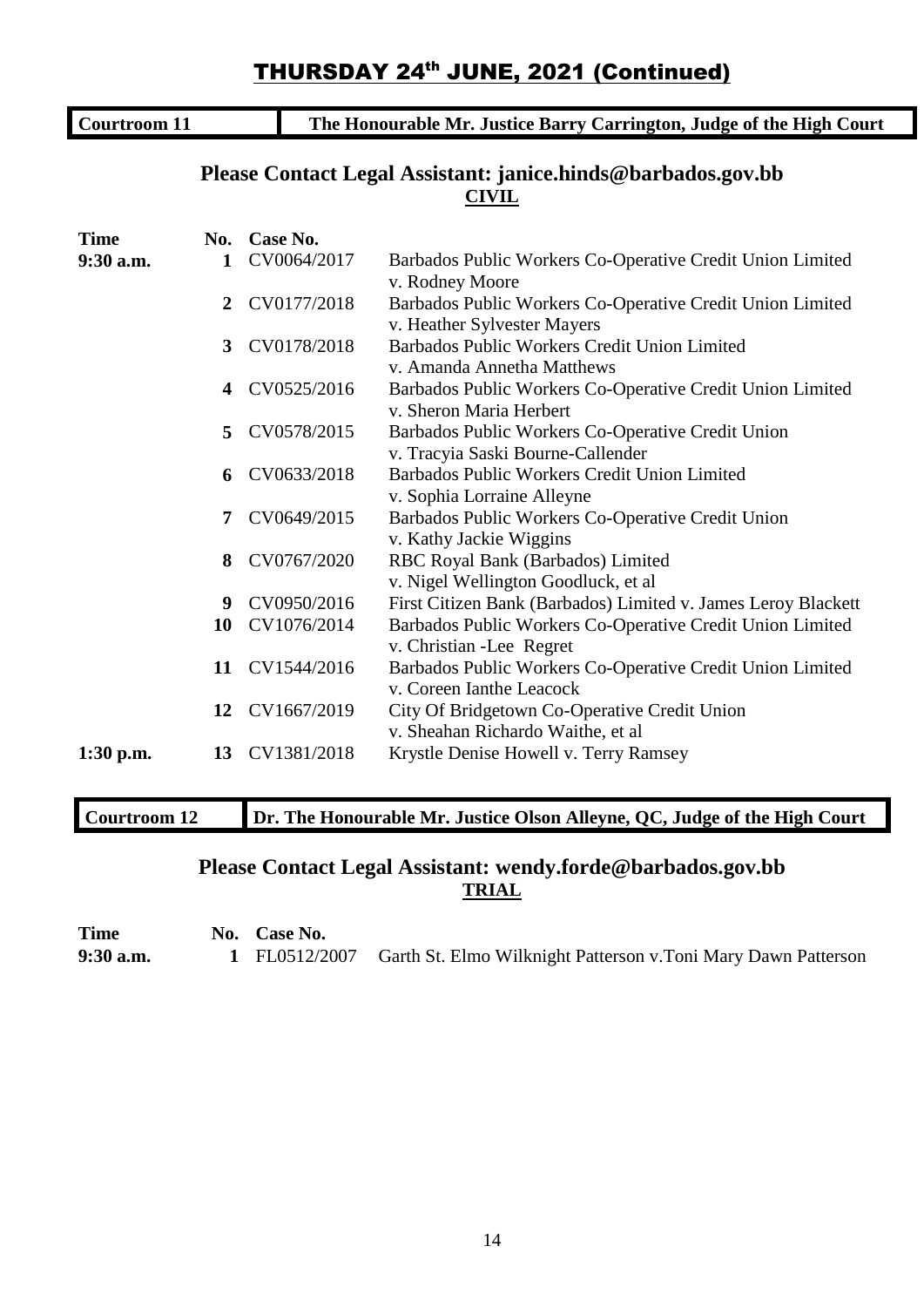| <b>Chamber Court</b> | The Honourable Madam Justice Barbara Cooke-Alleyne, QC |
|----------------------|--------------------------------------------------------|
| <b>North</b>         | Judge of the High Court (a.g)                          |

### **Please Contact: sheena.walcott@barbados.gov.bb CIVIL**

| <b>Time</b> | No. | Case No.                  |                                                                  |
|-------------|-----|---------------------------|------------------------------------------------------------------|
| $9:30$ a.m. |     | CV0033/2020               | Everton Roach v. Casha Hector                                    |
|             | 2   | CV0705/2014               | Dale Butcher v. Wilton Holder                                    |
|             | 3   | CV0752/2020               | Godwyn Anderson Bowen (Administrator of the Estate of Earl       |
|             |     |                           | Godwin Cummins) v. Carmen Vileta Cummins                         |
|             | 4   | CV0946/2019               | Elvis Kirk Cadogan v. The Protective Services Commission         |
|             |     | 5 CV1051/2019             | Shakalah Rock (A Minor Through Her Mother And Next Friend        |
|             |     |                           | Kaolow Weekes v. Barbados Beach Club                             |
|             | 6   | CV1105/2020               | Mobinol Kaji v. Ambrozine Grimes                                 |
|             |     | LTP0039/2017              | Cristopher Myles and In The Matter Of The Land Title Proceedings |
|             |     |                           | Act (Foreclosure)                                                |
|             |     |                           | <b>FAMILY</b>                                                    |
| m.          |     | $\mathbf{M}$ $\mathbf{M}$ |                                                                  |

| <b>Time</b> | No. Case No.  |                                                      |
|-------------|---------------|------------------------------------------------------|
| $9:30$ a.m. | 1 FL0422/2020 | Andrea Patricia Branford v. Damian Sherlock Branford |

## **Chamber Court South The Honourable Madam Justice Shona Griffith, Judge of the High Court**

## **Please Contact Legal Assistant: sophia.blades@barbados.gov.bb**

#### **CIVIL**

| Time      | No. Case No. |                                                                             |
|-----------|--------------|-----------------------------------------------------------------------------|
| 9:30 a.m. |              | 1 CV0464/2019 Myrtle Marcelle Skeete v. Emerald City Supermarket            |
|           |              | 2 CV0607/2020 Nyasha Danai Best v. Heddie Ihilda Griffith, et al            |
|           |              | 3 CV1522/2019 Andre Colin Chandler v. Yolanda Walcott (Acting Herein As The |
|           |              | Executrix Of Estate Of Curtis                                               |
|           |              | 4 CV1607/2008 Kelvin Brathwaite v. The Attorney General                     |
|           |              | 5 CV1639/2019 Ingrid Browne v. Bradley Stockley                             |
|           |              | 6 CV2104/2013 Adrian Walker v. Marilyn Clarke and Dwayne Clarke             |
|           |              | 7 CV0120/2018 Junior Barrack v. Alpheus Barrack, et al                      |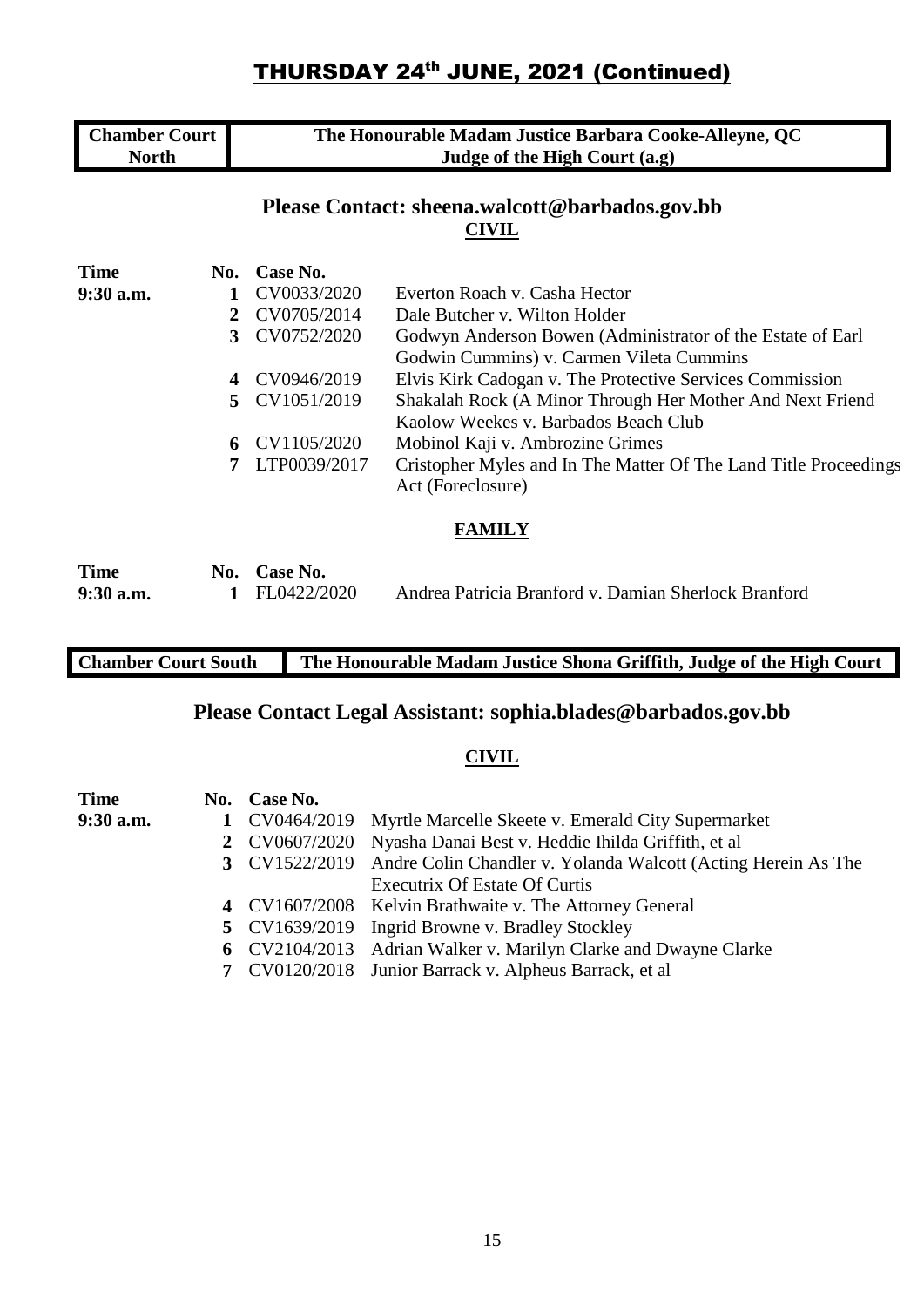**Registrar's Court Master Deborah Holder BSS, Master of the High Court** 

### **Please Contact Legal Assistant: charmaine.gaskin@barbados.gov.bb CIVIL**

| Time        | No. Case No.  |                                                                      |
|-------------|---------------|----------------------------------------------------------------------|
| $9:30$ a.m. |               | 1 CV0017/2018 Geoffrey Scott v. Simpson Motor Limited, et al         |
|             |               | 2 CV0070/2015 Marlo Burns v. Attorney General Of Barbados            |
|             |               | 3 CV0409/2018 Barbados Workers' Union Co-Operative Credit Union Ltd. |
|             |               | v. Robert Maloney                                                    |
|             |               | 4 CV0644/2017 Colene Willoughby v. Queen Elizabeth Hospital          |
|             | 5 CV0874/2017 | Wendy Angela Corbin v. The Transport Board                           |
|             | 6 CV1514/2017 | Damien Omar Kelso Holder v. Nick Watson                              |
|             |               | 7 CV1971/2011 Karen Harewood v. The Queen Elizabeth Hospital Board   |

## **FRIDAY 25<sup>th</sup> JUNE, 2021**

| Courtroom 6                |                         |                         | Dr. The Honourable Madam Justice Sonia Richards, Judge of the High Court |
|----------------------------|-------------------------|-------------------------|--------------------------------------------------------------------------|
|                            |                         |                         | Please Contact Legal Assistant: carl.ifill@barbados.gov.bb<br>CIVIL      |
| <b>Time</b><br>$2:30$ p.m. | No.<br>1                | Case No.<br>CV0631/2017 | Rico Andre Blackman v. Danielle Simone Belgrave                          |
|                            |                         |                         | <b>FAMILY</b>                                                            |
| Tim e                      | No.                     | Case No.                |                                                                          |
| $9:30$ a.m.                | 1                       | FL0088/2021             | Alicia Catwell v. Jamel Andre Maynard                                    |
|                            | 2                       | FL0090/2021             | Kemi Olivia Holder v. Kimar Romane Holder                                |
|                            | 3                       | FL0122/2021             | Cecilia Oneta In The Paternity Of Chase v. Vernon In The Matter          |
|                            |                         |                         | Of Green                                                                 |
|                            | $\overline{\mathbf{4}}$ | FL0126/2021             | Wesley Andrew Taylor v. Sharon Angela Taylor                             |
|                            | 5                       | FL0130/2020             | Maria Oneta Boyce Taylor v. Wingrove Victor O'brien Taylor               |
|                            | 6                       | FL0151/2010             | Jesrene John Keith Winston John                                          |
|                            | 7                       | FL0308/2019             | Kayrene Lucinda Phillips v. Michael Cleon Phillips                       |
|                            | 8                       | FL0373/2020             | Christine Iona Campbell v. In The Matter Of The Status Of                |
|                            |                         |                         | Children Reform                                                          |
|                            | 9                       | FL0383/2020             | Glenda Verdene Hope v. Adrian Richardo Smith                             |
|                            | 10                      | FL0460/2014             | Keisha Simone Thompson v. Gregory Orlando Thompson                       |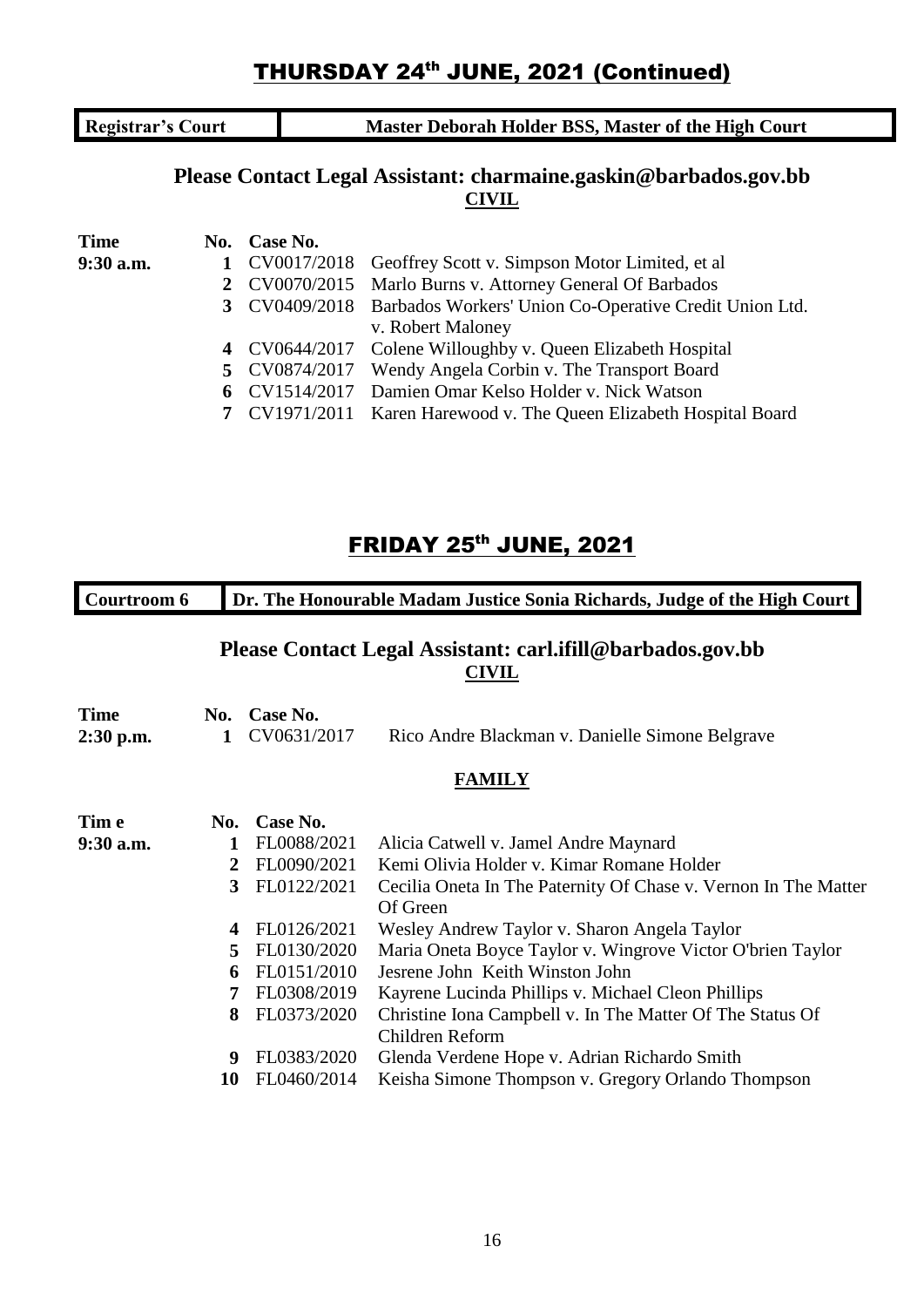| Courtroom 12 | Dr. The Honourable Mr. Justice Olson Alleyne, QC, Judge of the High Court |
|--------------|---------------------------------------------------------------------------|
|              |                                                                           |

#### **Please Contact Legal Assistant: wendy.forde@barbados.gov.bb FAMILY**

| <b>Time</b> | No.          | Case No.    |                                                         |
|-------------|--------------|-------------|---------------------------------------------------------|
| $9:30$ a.m. |              | FL0036/2018 | Xumeng Guo v. Lele Wang                                 |
|             | $\mathbf{2}$ | FL0041/2021 | Victoria Symon Watson v. Andrew Austin Alleyne          |
|             | 3            | FL0049/2021 | Sylvan O'brien Greenidge v. Andrea Elaine Greenidge     |
|             | 4            | FL0053/2012 | Oslyn Althea McLaren-Barnwell v. Robert Alfred Barnwell |
|             | 5            | FL0055/2021 | Kevin Elvis Castello v. Julie Anne Lasaunta Castello    |
|             | 6            | FL0057/2021 | Kimberley Eurine Vaughn v. Gregory Vaughn               |
|             | 7            | FL0084/2021 | Angela Shelldene Baker v. Edward Livingston Baker       |
|             | 8            | FL0438/2019 | Orlia Rochelle Payne v. David Wesley Henry Hunte        |
|             |              |             |                                                         |

### **Courtroom 13 The Honourable Madam Justice Jacqueline Cornelius, Judge of the High Court**

### **Please Contact Legal Assistant: deniece.drayton@barbados.gov.bb TRIAL**

| <b>Time</b> | No. Case No. |                                                                      |
|-------------|--------------|----------------------------------------------------------------------|
| $9:30$ a.m. |              | 1 CV0110/2021 Benson Minimart Ltd. v. Commissioner Of Police, et al. |
|             |              | 2 CV0111/2021 Benson Euric Ricky Straker v. The Attorney General     |
|             |              | 3 CV0138/2021 Caswell Franklyn v. The Attorney General               |
|             |              | 4 CV0139/2021 Adrian Devere Kellman v. The Attorney General          |
|             |              |                                                                      |

### **Chamber Court South The Honourable Madam Justice Shona Griffith, Judge of the High Court**

### **Please Contact Legal Assistant: sophia.blades@barbados.gov.bb CIVIL**

| <b>Time</b> | No. Case No. |                                                                                                                       |
|-------------|--------------|-----------------------------------------------------------------------------------------------------------------------|
| $9:30$ a.m. |              | 1 LTP0025/2016 Lilian Hoyte-Blades v. In The Matter Of The Land Title Proceedings<br>Act (Foreclosure)                |
|             |              | 2 LTP0026/2016 In The Matter Of The Land Situate At Pilgrim Place B and Rommell<br><b>Othneil Brice (Foreclosure)</b> |
|             |              | 3 LTP0029/2012 In The Matter Of The Land Title Proceedings Act v. Vasper Archer<br>(Foreclosure)                      |
|             |              | <b>PRE-TRIAL REVIEW</b>                                                                                               |
| Time        | No. Case No. |                                                                                                                       |
| $9:30$ a.m. |              | CV0862/2004 Patricia Cadogan v. Royal Bank of Canada                                                                  |